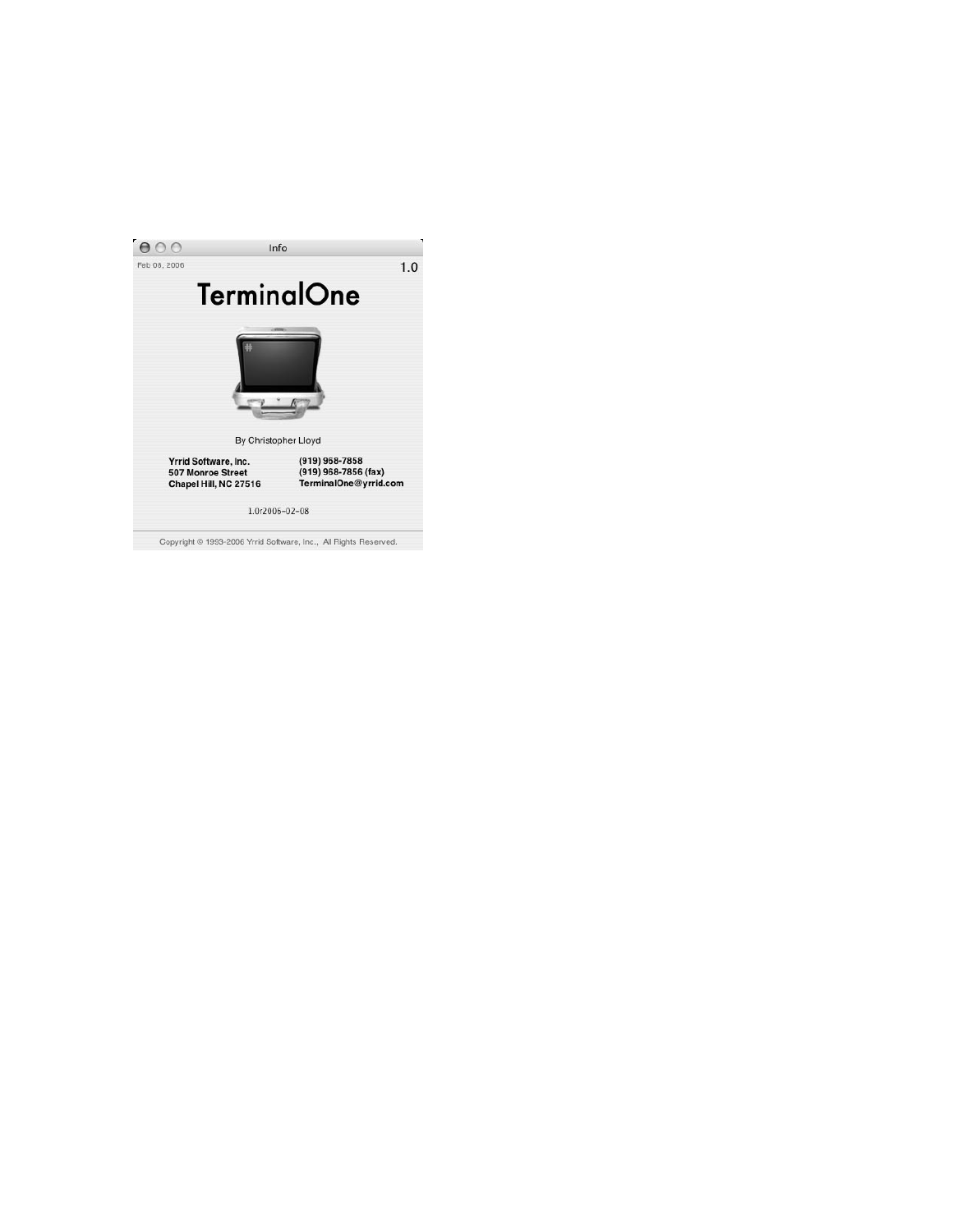# TerminalOne  **Terminal Emulation**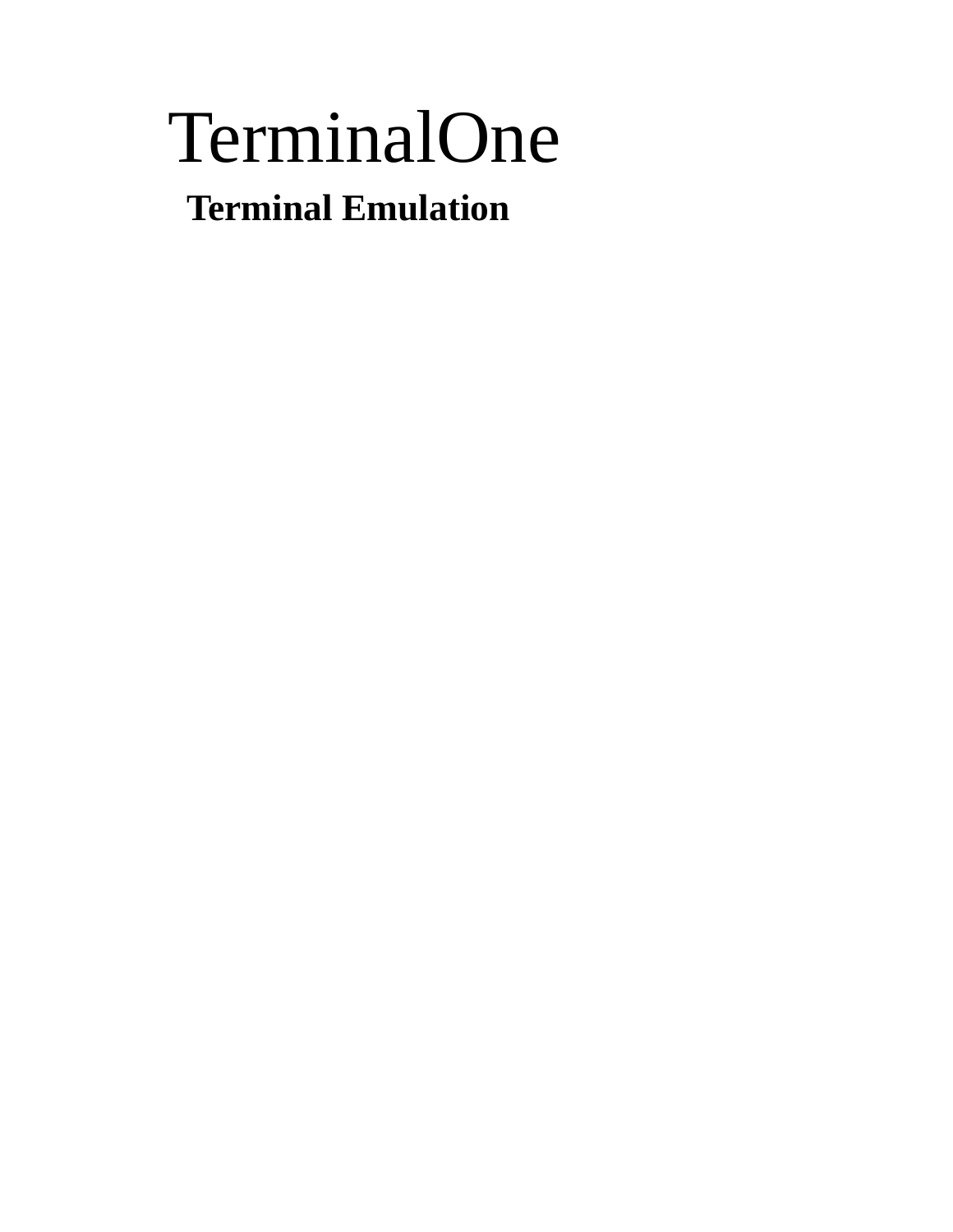# TerminalOne



System Administrator's Guide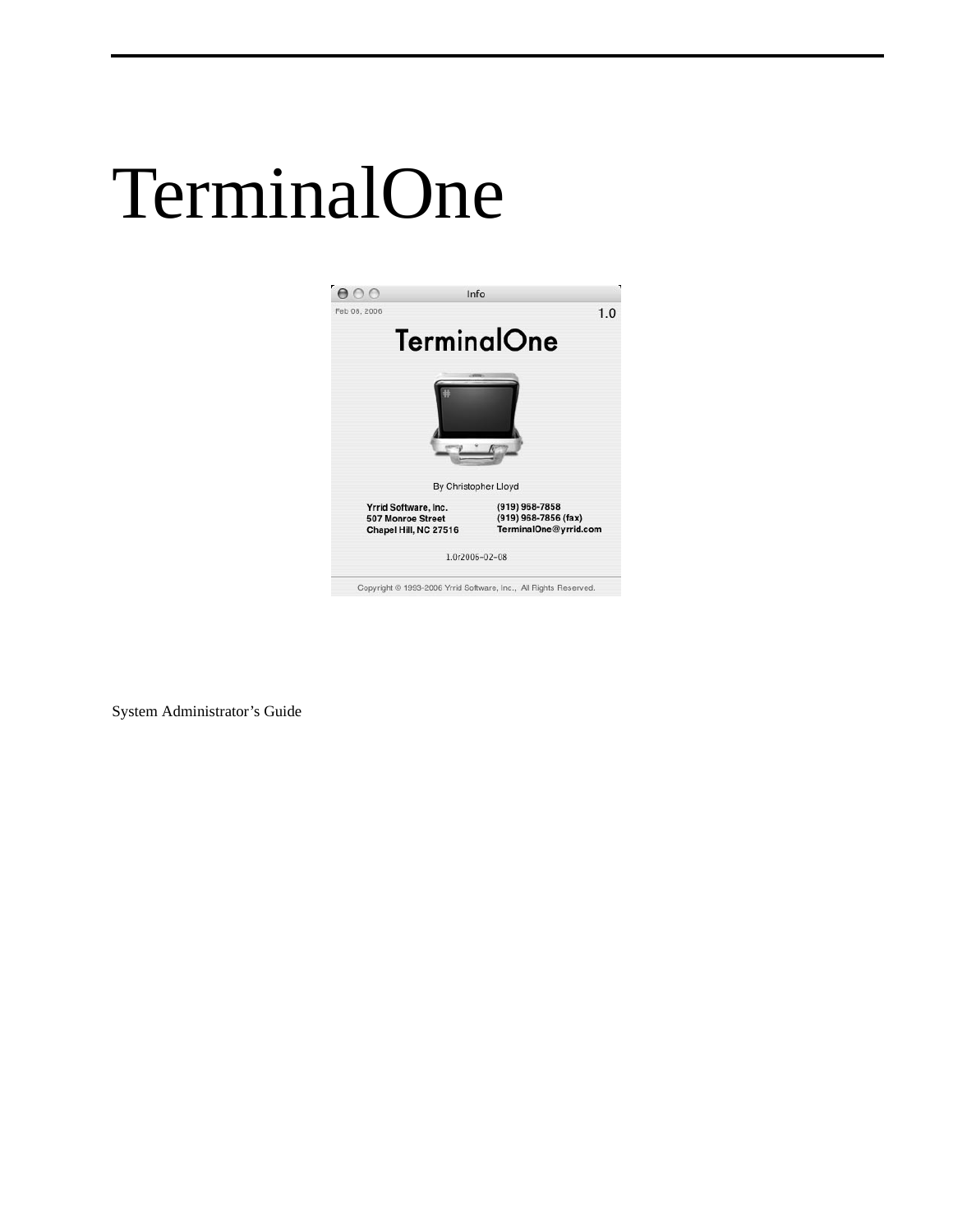#### **NOTICE**

Yrrid Software, Inc. (Yrrid) has written this document for use by its staff, customers and prospective customers. No part of the information contained in this document shall be reproduced without written approval of Yrrid.

Yrrid reserves the right to change the information contained in this document without notice.

THE TERMS AND CONDITIONS GOVERNING THE LICENSING OF YRRID SOFTWARE CONSIST SOLELY OF THOSE SET FORTH IN THE WRITTEN CONTRACTS BETWEEN YRRID AND ITS CUSTOMERS. IN NO EVENT SHALL YRRID BE LIABLE FOR ANY INCIDENTAL, INDIRECT, SPECIAL OR CONSEQUENTIAL DAMAGES WHATSOEVER ARISING OUT OF OR RELATED TO THIS DOCUMENT OR THE INFORMATION CONTAINED IN IT, EVEN IF YRRID HAS BEEN ADVISED OF THE POSSIBILITY OF SUCH DAMAGES.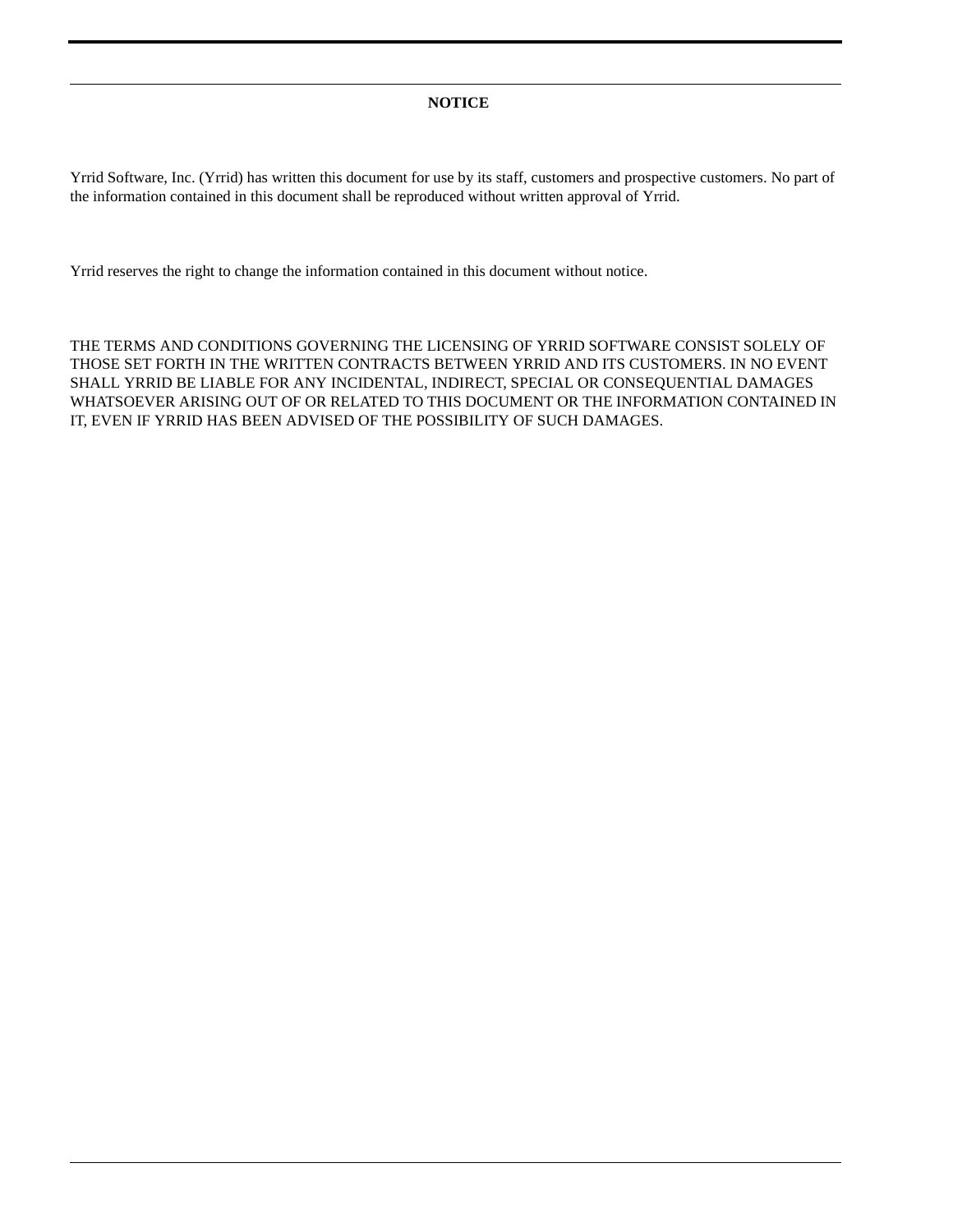TerminalOne is a trademark of Yrrid Software, Inc.

DEC is a registered trademark of Digital Equipment Corporation.

All other trademarks mentioned belong to their respective owners.

Manual version 1.0, February 2006.

Copyright © 2006 by Yrrid Software, Inc. All Rights Reserved.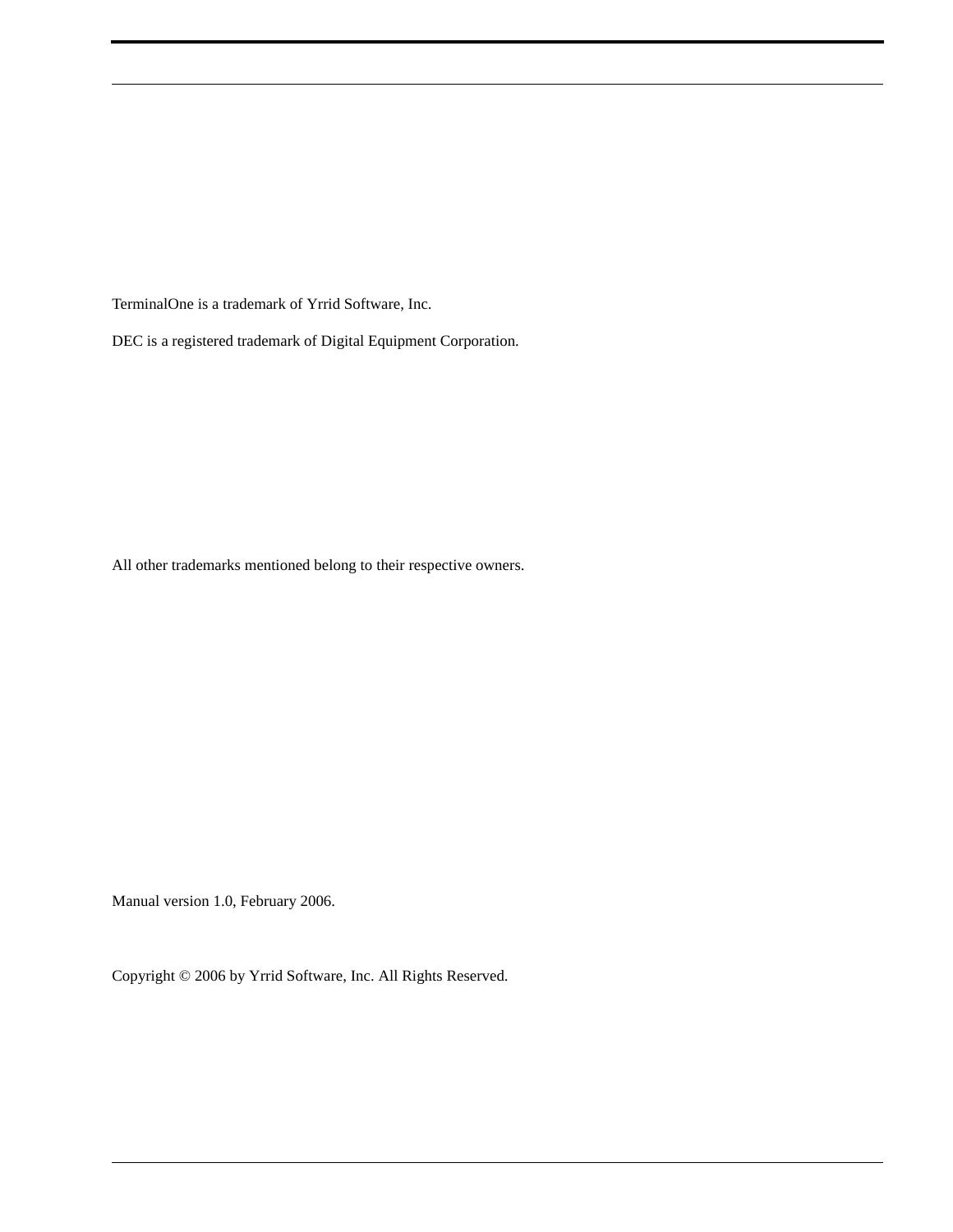TerminalOne

by Christopher Lloyd

Thanks to:

Yrrid staff,

Our customers.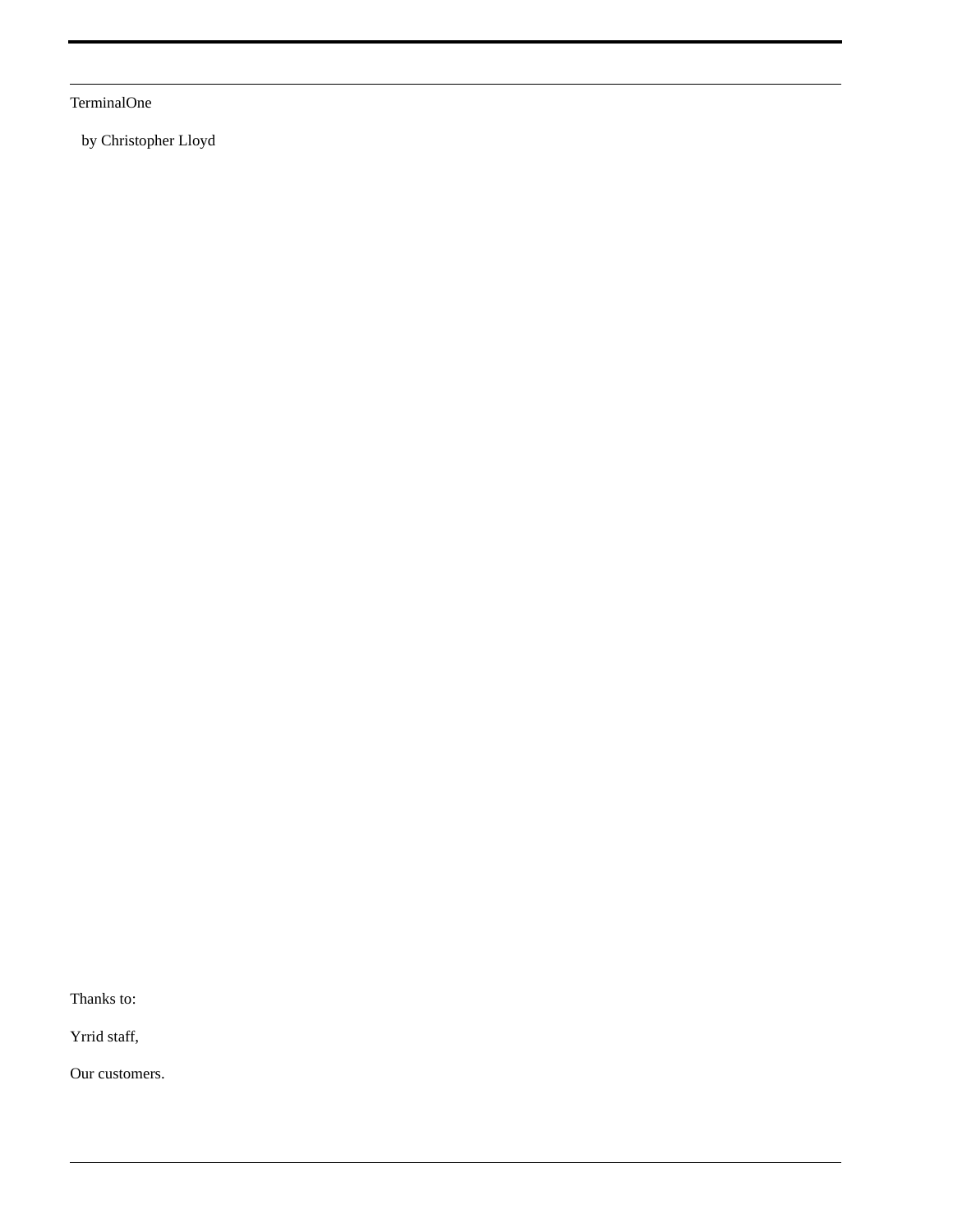Technical writer: Shambhunath Borah

Editor: Robert Niedbalski

Information and TerminalOne logo by Christopher Lloyd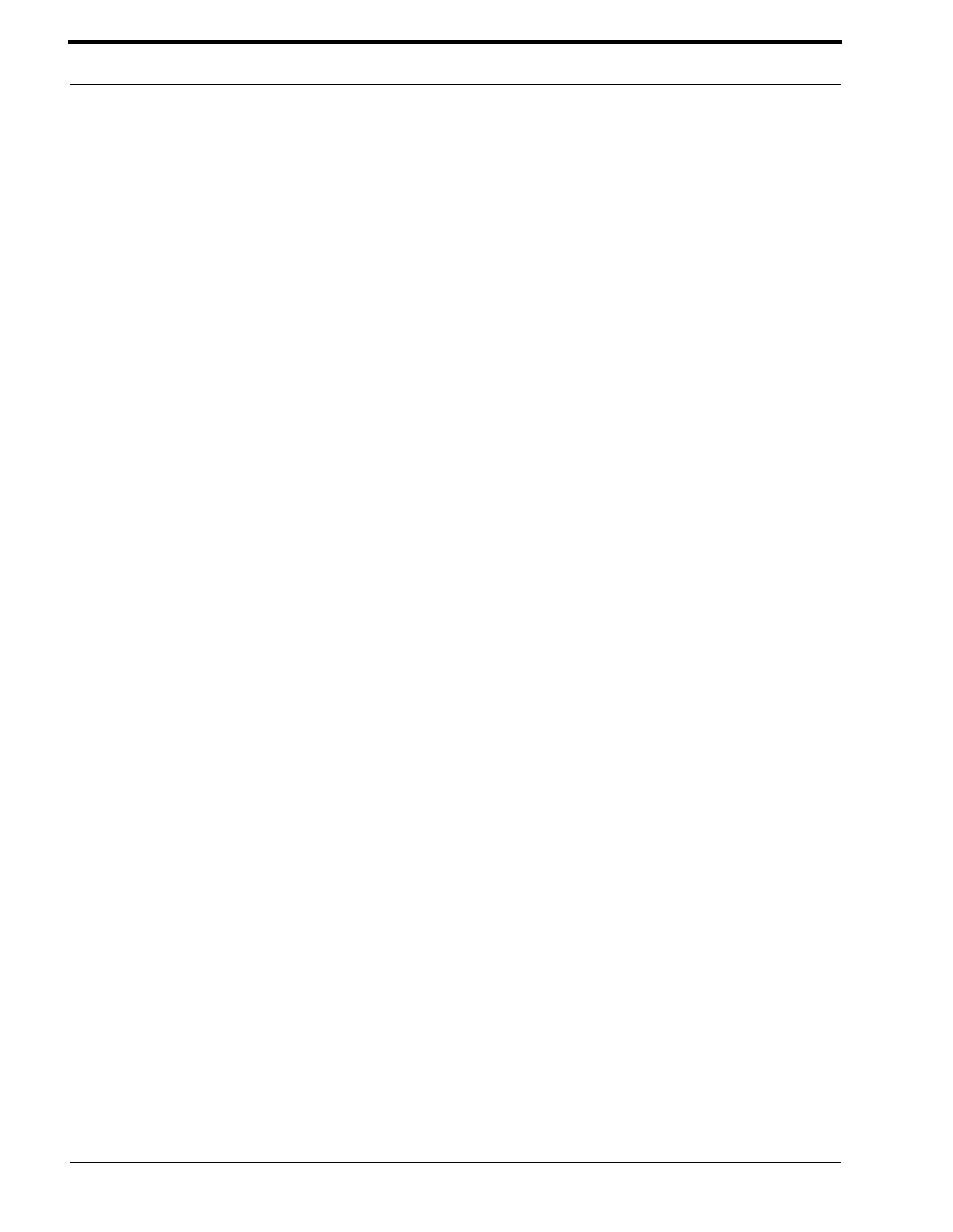# *1 Installation and Release Notes*

## **Installing TerminalOne**

Click on the link to the TerminalOne **.dmg** file from the download page at the Yrrid website:

http://www.yrrid.com/Products/TerminalOne/Download/

An alert panel will appear:



Click on Continue if you wish to download TerminalOne.

After the file has downloaded, **TerminalOne.app** will appear in your *Downloads* panel. The *TerminalOne.app* icon will appear on your desktop. Double-click on the icon to launch the app. You can drag the TerminalOne icon to your *Applications* folder.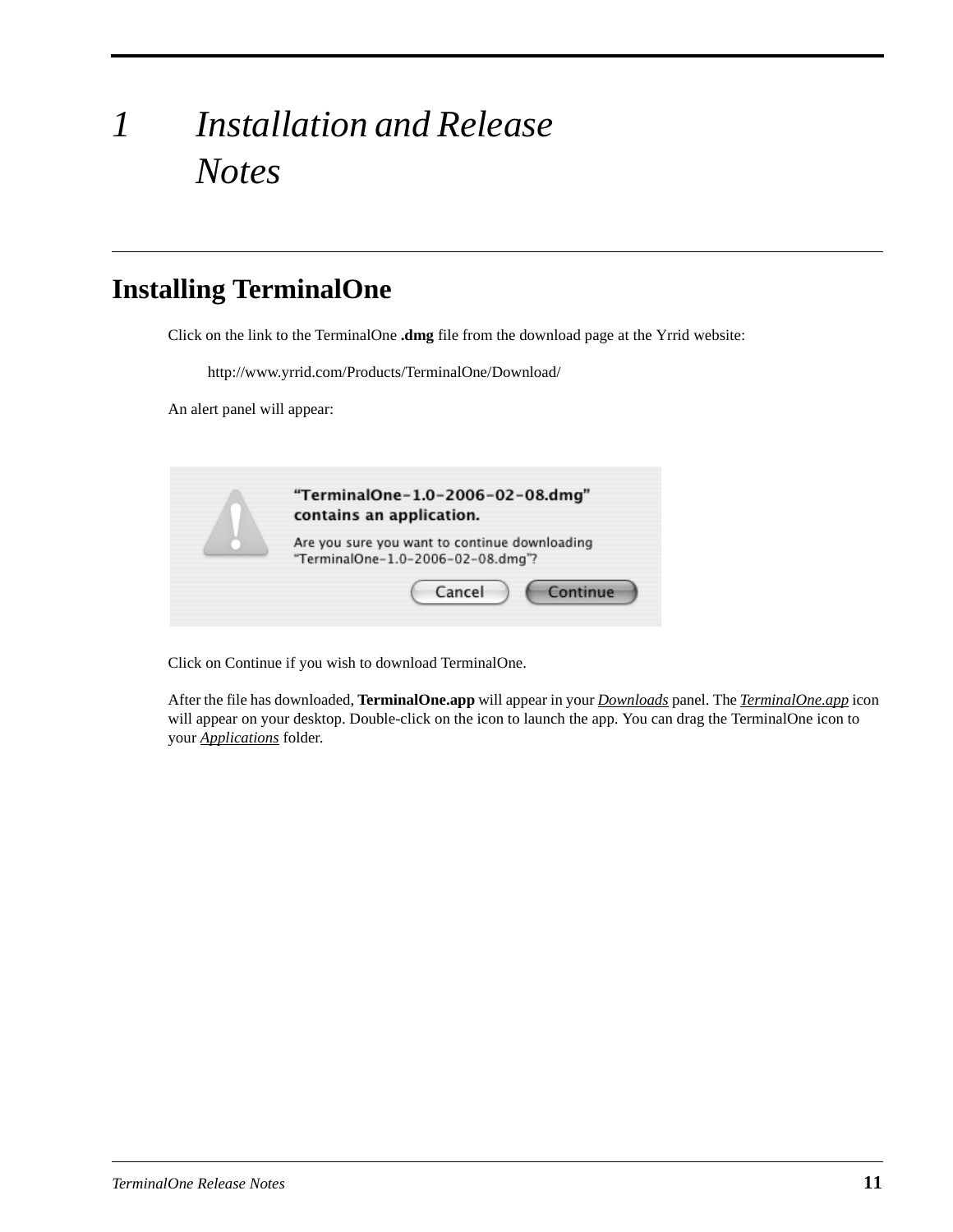# **Registering TerminalOne**

TerminalOne run in demo mode allowing 30 minute sessions allowing you to try out the application.

You can purchase a license for TerminalOne by clicking on:

*TerminalOne -> License* to bring up the License Activation window:

| No Activation Code Present |                                                                                                                                                                                            |
|----------------------------|--------------------------------------------------------------------------------------------------------------------------------------------------------------------------------------------|
|                            |                                                                                                                                                                                            |
|                            | If you would like to purchase an Activation Code via the Kagi online payment                                                                                                               |
|                            |                                                                                                                                                                                            |
|                            |                                                                                                                                                                                            |
|                            | Done                                                                                                                                                                                       |
| please visit:              |                                                                                                                                                                                            |
|                            |                                                                                                                                                                                            |
| Visit Web Site             |                                                                                                                                                                                            |
|                            | Purchase via Kagi<br>If you have a valid Activation Code, you may enter it here:<br>If you would like to purchase an Activation Code via the Kagi website,<br>http://order.kagi.com/?6FCFX |

If you have already purchased a valid activation code you can enter it in the text field and click *Done***.**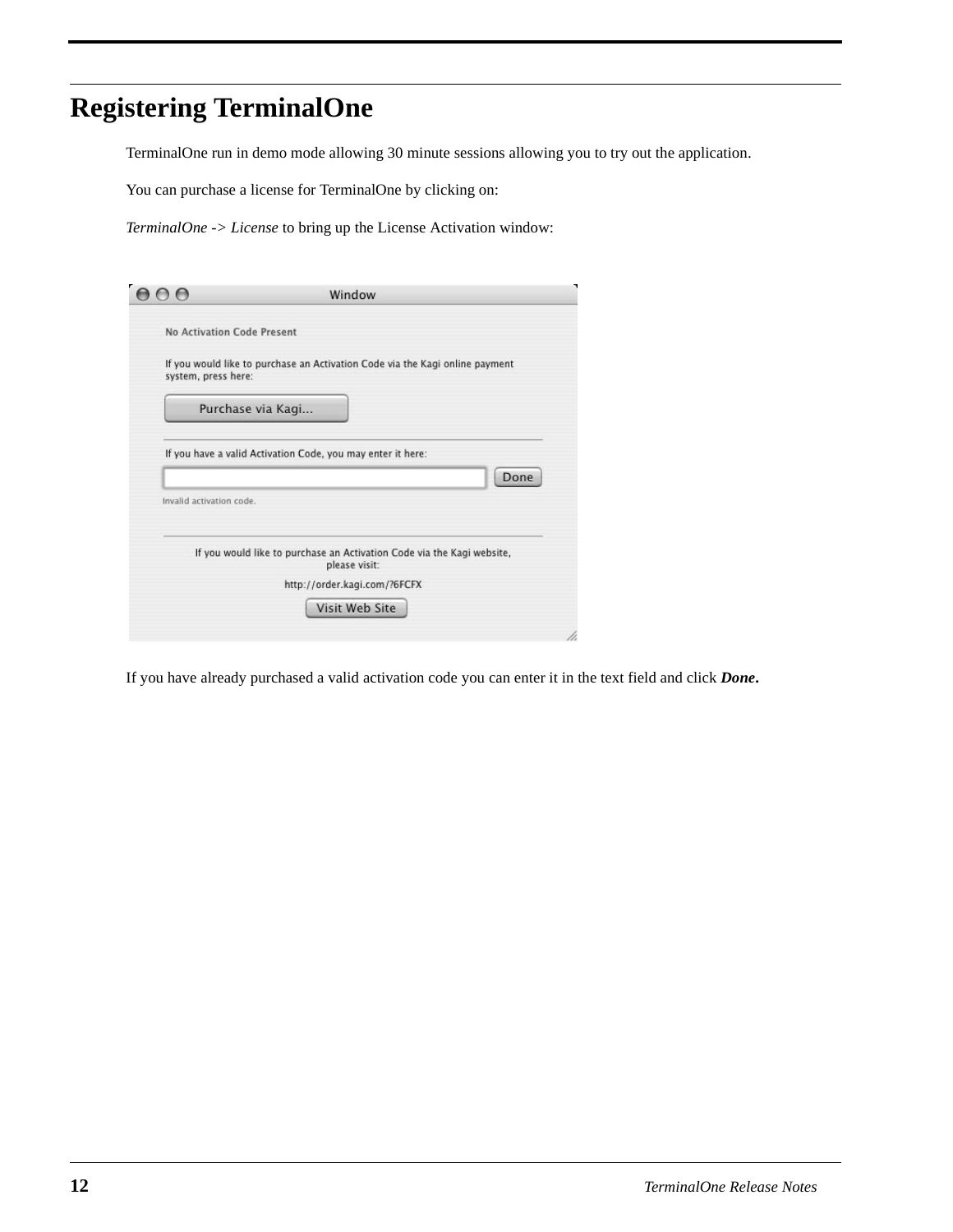You can purchase a license for TerminalOne by clicking the *Purchase via Kagi* button. This will bring up the *Purchase From Kagi* panel.:

| Purchase From Kagi                                                                                                                                                                                                                                                                                                 |
|--------------------------------------------------------------------------------------------------------------------------------------------------------------------------------------------------------------------------------------------------------------------------------------------------------------------|
| Would you like to purchase a single copy of this product immediately,<br>or buy online?<br>Instant purchasing is available for single orders placed with a credit card. More<br>complex purchases must be submitted online.<br>Your order will be placed securely in either case, however online purchases require |
| additional time to deliver your registration details.<br><b>Buy Online</b><br>Cancel<br><b>Buy Now</b>                                                                                                                                                                                                             |

Click on the *Buy Now* button. TerminalOne will connect securely to the Kagi website and bring up the Purchase From Kagi window with the relevant information filled in:

| TerminalOne           | Purchase From Kagi   |                               |
|-----------------------|----------------------|-------------------------------|
| Name:                 |                      |                               |
| Email:                |                      |                               |
| Country:              | <b>United States</b> | $\ddot{\cdot}$                |
| Currency:             | <b>USD USA</b>       | $\ddot{\bm{r}}$               |
| Card Type:            | Visa                 | $\div$                        |
| Card Number:          |                      | Card ID:<br>$\left( 2\right)$ |
| <b>Expiry Date:</b>   | ÷<br>2006<br>÷<br>01 |                               |
| ZIP Code:             |                      |                               |
| <b>Product Price:</b> |                      | 39.00 USD                     |
| Receipt:              | <b>Email Receipt</b> | $\rightarrow$<br>0.00 USD     |
|                       |                      | 0.00 USD                      |
| Total:                |                      | 39.00 USD                     |
| About Kagi            |                      | Cancel<br>Purchase            |

Enter your information and click **Purchase!**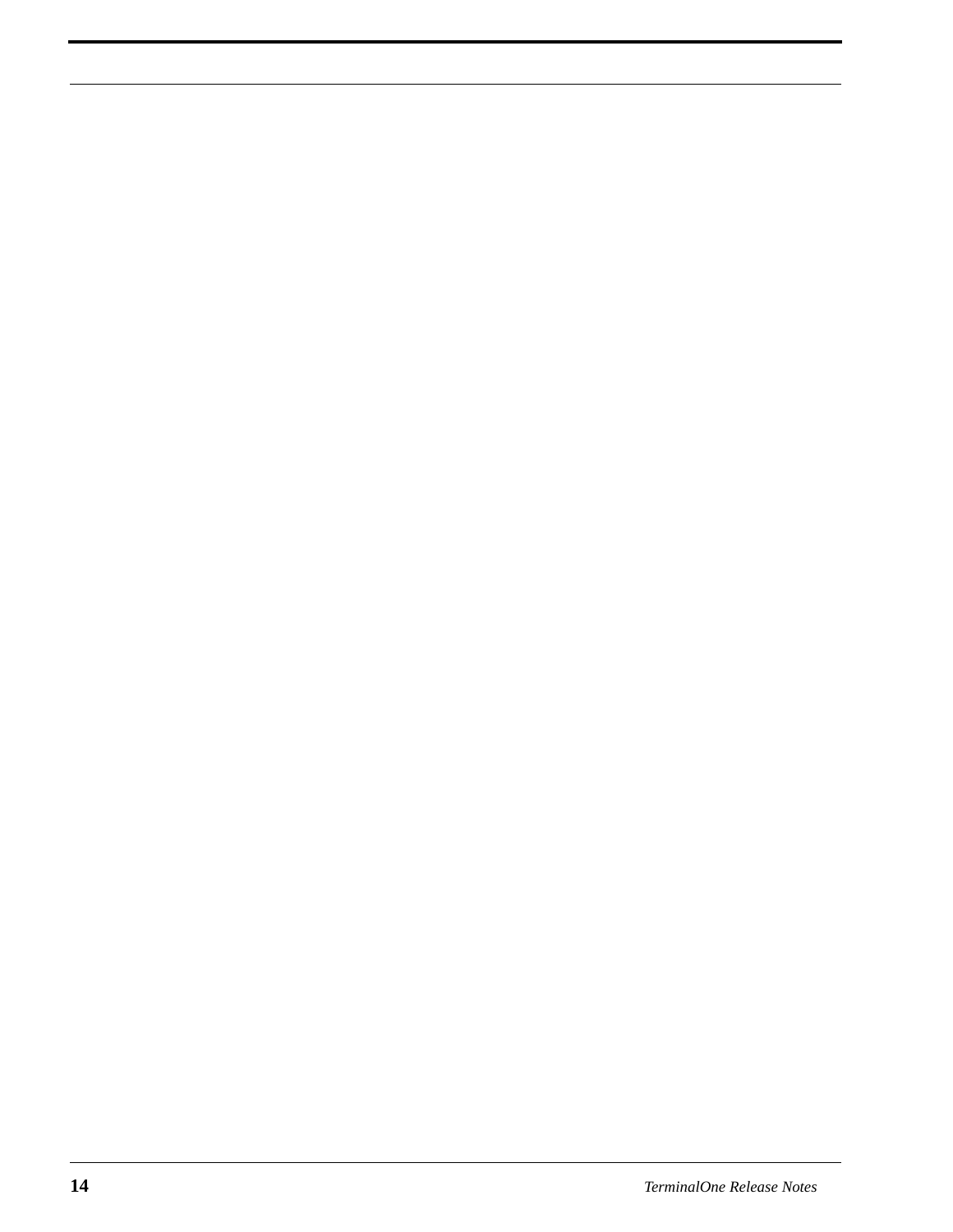# *2 About this Manual*

The *TerminalOne System Administrator's Guide* can help readers configure and use TerminalOne terminal sessions. It presumes a reasonably good understanding of the *Mac OS X* ® user interface.

Although this guide does describe how TerminalOne supports attributes of specific terminal emulations, it deals mostly with the TerminalOne terminal and communications application itself. It does not detail the functional properties of the proprietary terminals; for that you must consult the appropriate terminal's reference manual.

This manual is organized as follows:

- The *Introduction* gives a brief overview of TerminalOne and its features.
- *Getting Started* walks through a simple example of how to configure and save a TerminalOne session.
- *Preferences* describes how to configure the TerminalOne user preferences.
- *Using TerminalOne* describes TerminalOne's commands to open, close, save, and control terminal sessions.
- *Configuration* details the configuration options TerminalOne supports for terminal sessions.
- *Advanced* TerminalOne *Configuration* describes advanced system administration topics.
- The appendices describe the configureable attributes supported on each of TerminalOne's emulations.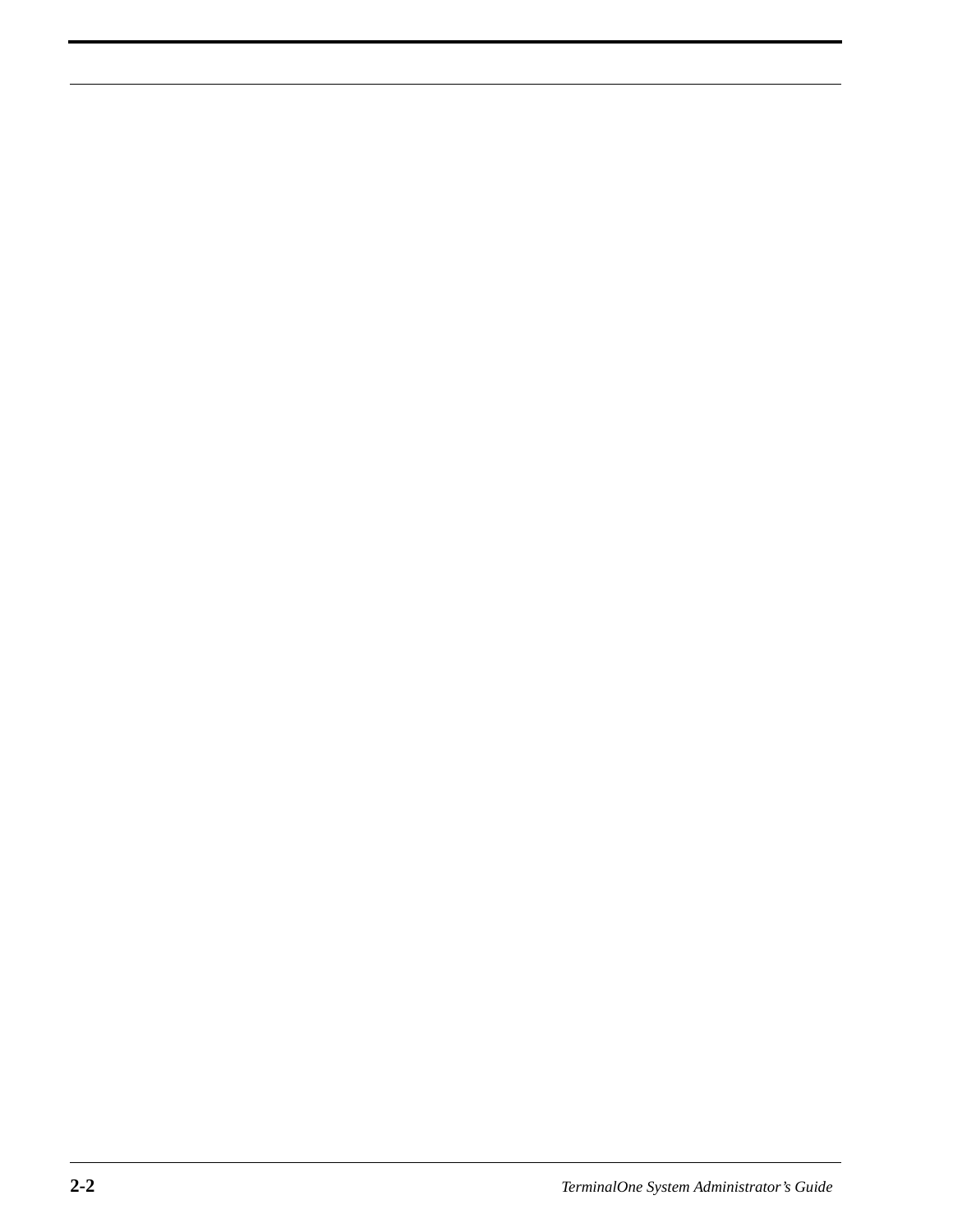# *3 Introduction*

TerminalOne is a VT100 (VT102) VT220 VT320 and IBM 3270 color terminal emulator for Mac OS X available as a Universal Binary.

TerminalOne supports these features:

- DEC VT320, VT220, VT102, and IBM 3270
- Fully native application written from the ground up in Cocoa
- Very fast startup and session creation times
- Proven emulations used in corporate production environments
- Accurate VT320 terminal emulator with color xterm extensions
- Accurate VT102 terminal emulator with Terminal behavior
- Supports text wrapping on resize, copy & paste
- Supports all graphics characters with any font, supports any font, fixed width or not
- Flexible scrollback, unlimited or limited by lines or memory size
- Tabbed Sessions of different sizes in one window

TerminalOne is highly configureable, easy to administer, and easy to use.

TerminalOne's additional features are:

#### **Standard Interface**

TerminalOne' object-oriented design lets you make use of many standard user interface features. You can:

- copy text and graphics to and from TerminalOne using Cut, Copy, and Paste
- use inspectors to customize attributes of the current terminal session,
- set printing parameters such as margins, black and white/color, page layout,
- print the output from the entire terminal session, a selected portion of the session, or the visible portion of the screen as Full Color, as Color or B&W on no background; or print to an attached printer (DEC VT320 only),
- configure window attributes -- titles, resizing and closing behaviors,
- resize the terminal window changing the number of rows and columns or rescaling the font,
- set the color of each terminal's foreground, background, and text attributes,
- configure scroll, drag and drop, cut and paste behavior,
- configure emulation specific parameters,
- load and store custom configurations as **.term1** files,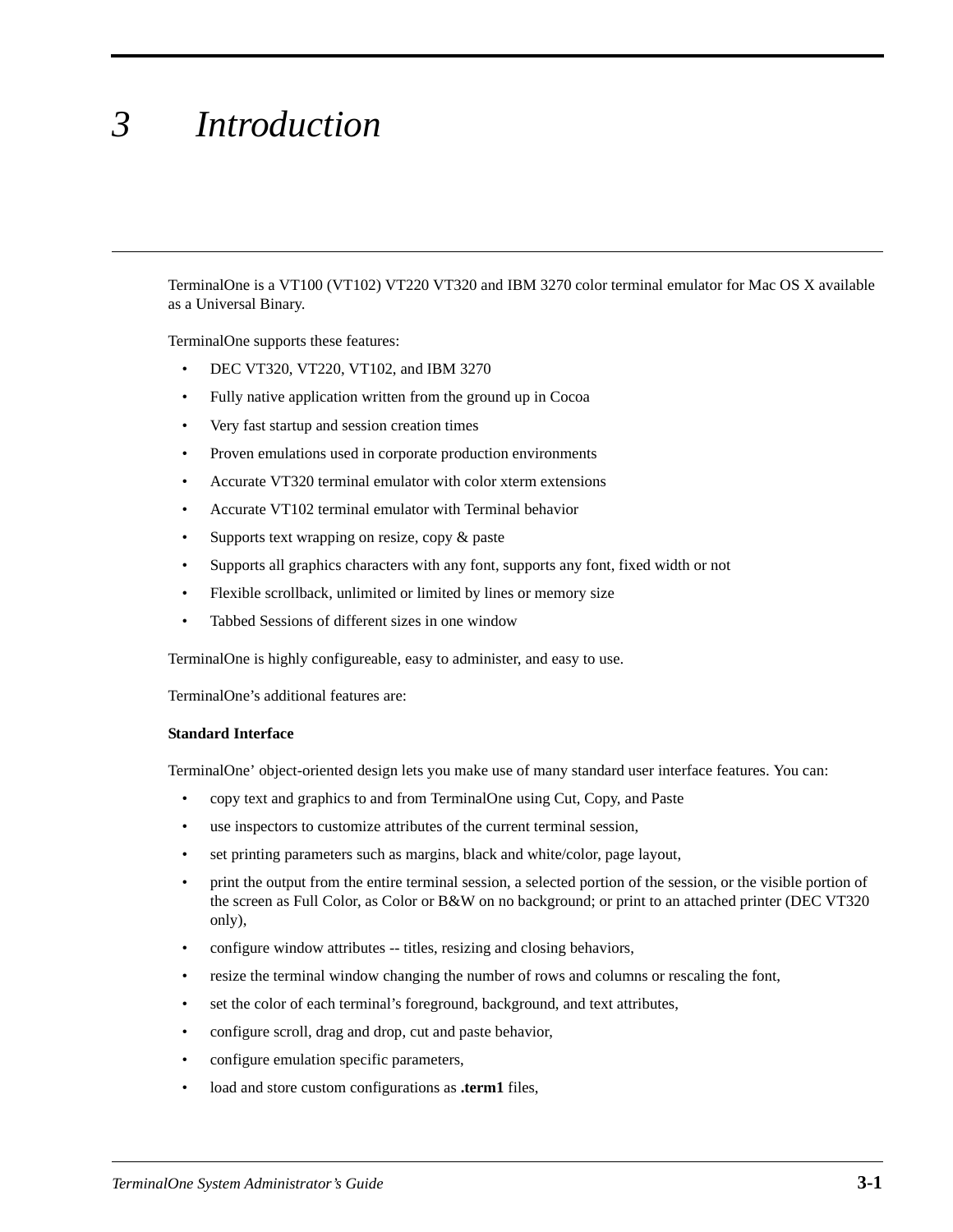• autolaunch configurations on TerminalOne start-up.

#### **Keyboard and function key support**

TerminalOne provides extensive support for keyboard customization. You can:

- map keys from the emulated terminal's keyboard onto your machine's keyboard using a graphical interface,
- remap keys to arbitrary string values or macros,

#### **Communications**

TerminalOne allows you to connect a terminal to:

- remote hosts through telnet,
- a specified shell or command,

#### **Administration**

• Users can share TerminalOne configurations. Anyone can create libraries of TerminalOne configurations which can be used at the owner's discretion.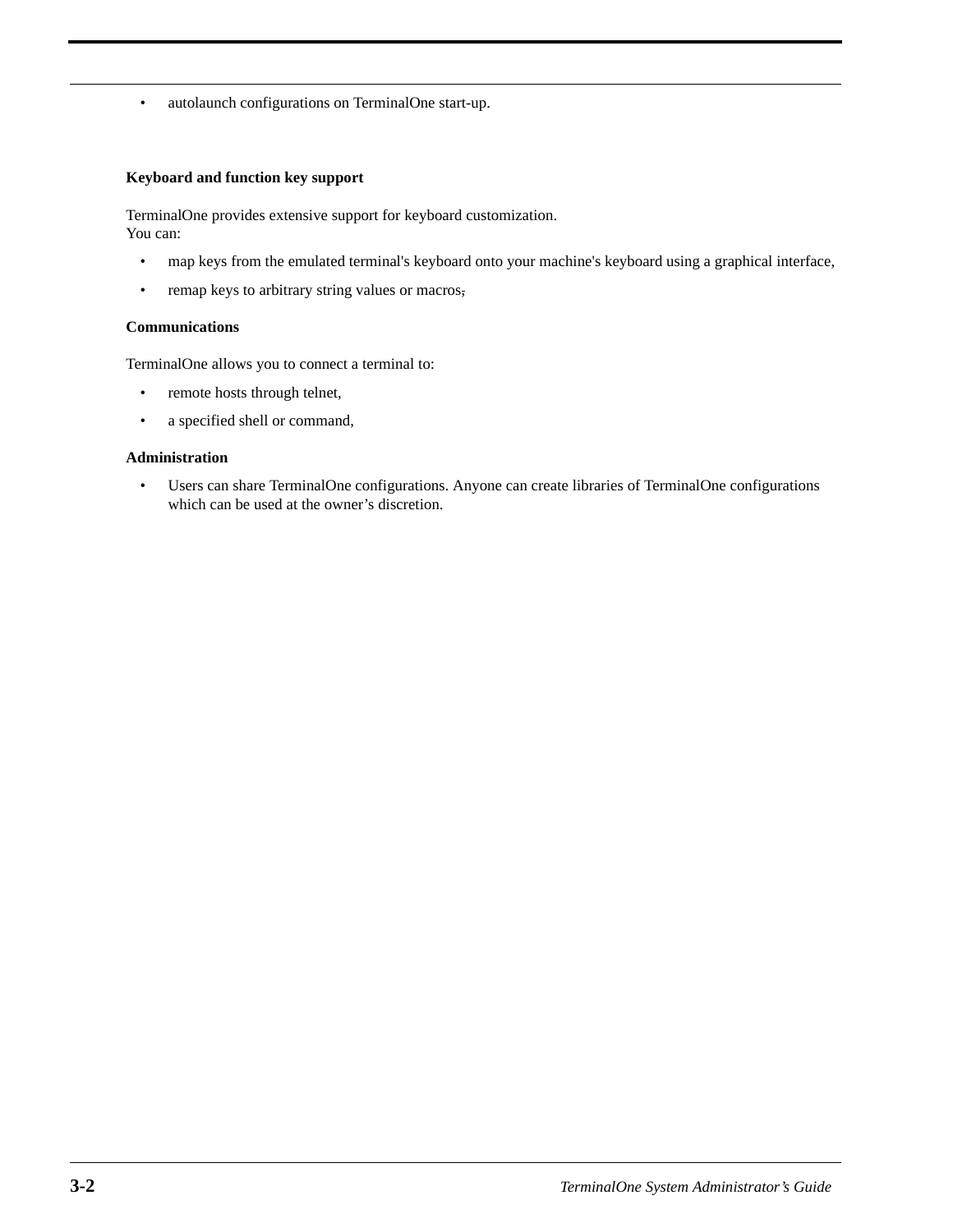# *4 Getting Started*

If you've installed TerminalOne for the first time, this chapter will show you how to create a new session, change an important attribute like the emulation, set the command, and save the configuration so that it can be used later. You will also see how to map a key.

Launch TerminalOne by double-clicking on the TerminalOne icon. This should bring up a VT102 window connected to the bash shell...

 $\Theta$  $\circ$   $\circ$ DEC VT102 80x24 This is a demo copy of TerminalOne. It will disconnect your session after 30 minutes. myMacMini:~ yrrid\$

The terminal window will have the following default title:



/i.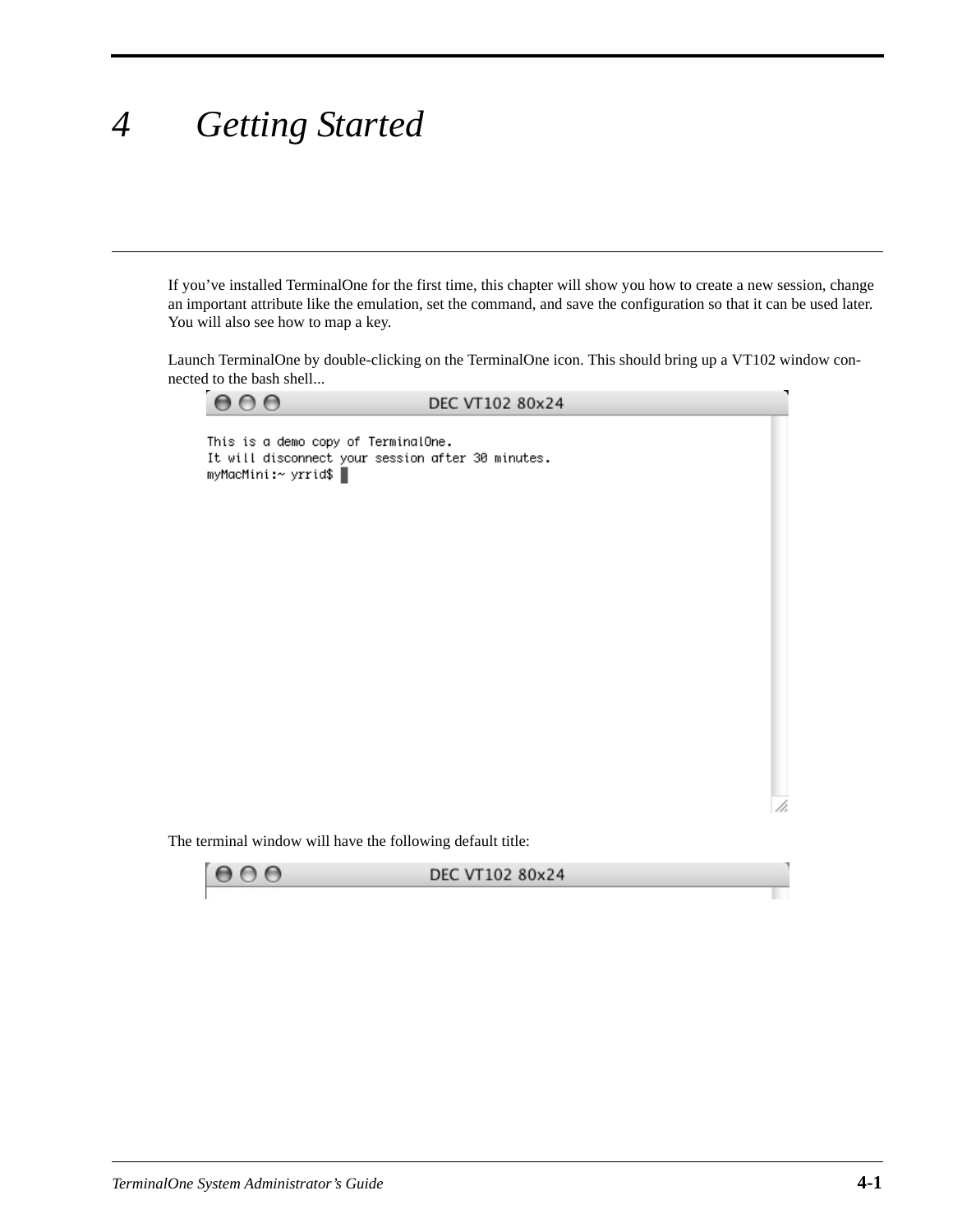To create a new session, click on the *File -> New Session* item of the TerminalOne menu or hit *Cmd-N* on the keyboard.

| New Session           | жN           |
|-----------------------|--------------|
| New Tab               |              |
| Library               | ٠            |
| Open                  | жO           |
| Close                 | жw           |
| Save                  | жs           |
| Save As               | <u> ብ ቋና</u> |
| Save Text As          |              |
| Save Selected Text As |              |
| Show Info             | ЖI           |
| Send Break (Ctrl-c)   |              |
| Send Reset            |              |
| Send Hard Reset       |              |
| Page Setup            | 介出P          |
| Print                 | жP           |

A new terminal window will appear. The new terminal session is, by default, an 80 column, 24 line VT102 connected to the bash shell.

To select a different emulation or connection option, click on *FileShow Info* or hit *Cmd-I* on the keyboard.

TerminalOne's *Inspector* will appear. Click on *Emulation* in the *Inspector* directory (on the left); the *Emulation Inspector* will appear with the current emulation selected:

| 000                                                                                                                                                                                                                                                                      | <b>Emulation Inspector</b>                                  |           |
|--------------------------------------------------------------------------------------------------------------------------------------------------------------------------------------------------------------------------------------------------------------------------|-------------------------------------------------------------|-----------|
| Emulation<br>Þ<br>DEC VT102<br>Keyboard<br>Connection<br>Shell/Command<br>Environment<br><b>Display</b><br>Colors<br>Cursor<br>Size & Spacing<br>Scrollback<br>General<br>Window Title<br>Paste & Drop<br>Key Map<br>Miscellaneous<br>Session<br><b>Tabbed Terminals</b> | <b>Terminal Emulation:</b><br><b>DEC VT102</b><br>DEC VT320 | OK<br>/i. |
|                                                                                                                                                                                                                                                                          |                                                             |           |

Note that these inspectors always focus on the current or key session. Right now the *Emulation Inspector* is inspecting your new VT102 session. Select the terminal emulation you want by clicking the cursor on the terminal in the right scrollview and pressing the *OK* button.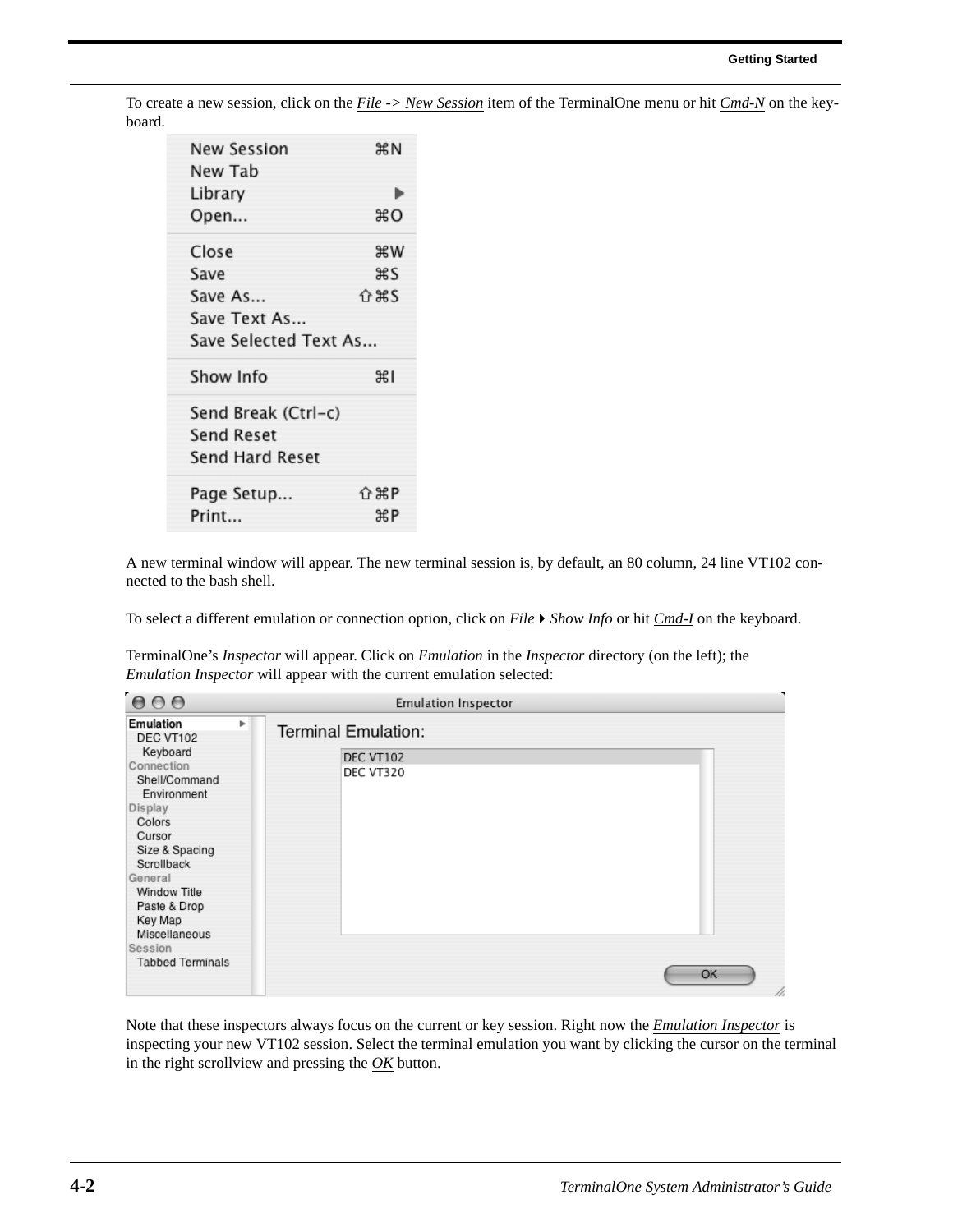For this example, we've selected VT320. The *VT320 Inspector* should now be visible, and the current terminal session, which is also the key window, becomes the selected emulation:

| AA                                                                                                               | vt320 80x24 |  |
|------------------------------------------------------------------------------------------------------------------|-------------|--|
| This is a demo copy of TerminalOne.<br>It will disconnect your session after 30 minutes.<br> myMacMini:∼ yrrid\$ |             |  |

This VT320 terminal session is still connected to the default shell at the home directory. To change this, click on *Shell/Command* in the *Inspector* under *Connection* to display the *Shell/Command Inspector*.



Click *Disconnect* to make the *Command* and *Directory* fields editable. You can edit the fields directly or click on the *Set* buttons on the right to bring up a browser view. We will connect via telnet to the host: myHost. To do this enter **/usr/bin telnet myhost** in the **Command** textfield and click connect:

| 000                                                                                                                                                                                                                                                      |    |                   | Shell/Command Inspector                                                      |                              |
|----------------------------------------------------------------------------------------------------------------------------------------------------------------------------------------------------------------------------------------------------------|----|-------------------|------------------------------------------------------------------------------|------------------------------|
| Emulation<br>VT320<br>Keyboard<br>Connection<br>Shell/Command<br>Environment<br>Display<br>Colors<br>Cursor<br>Size & Spacing<br>Scrollback<br>General<br>Window Title<br>Paste & Drop<br>Key Map<br>Miscellaneous<br>Session<br><b>Tabbed Terminals</b> | Þ. | Directory: $\sim$ | Command: /usr/bin/telnet myhost<br>Read login script<br>Send CONTinue Signal | Set<br>Set<br><b>Connect</b> |
|                                                                                                                                                                                                                                                          |    |                   |                                                                              | /i.                          |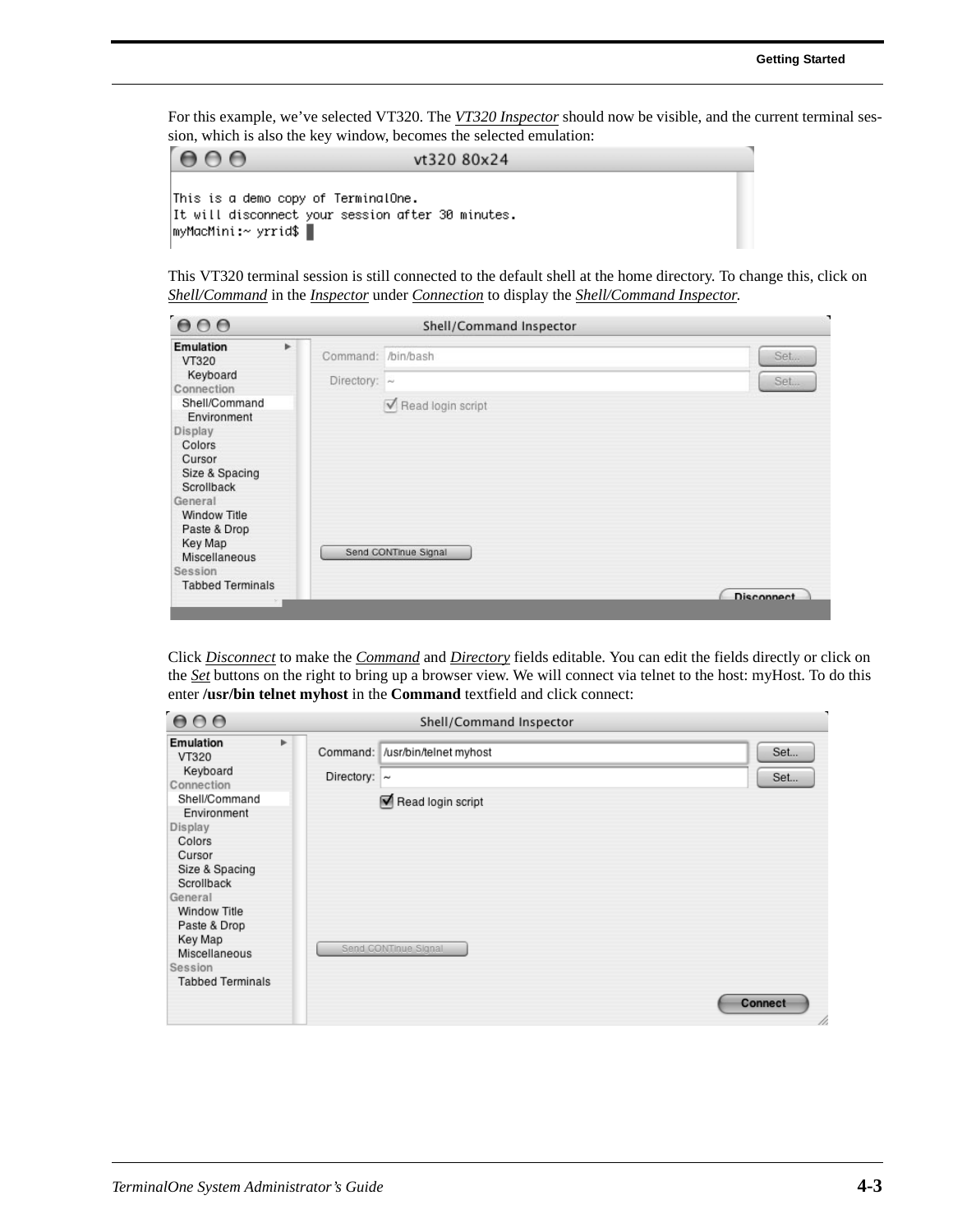TerminalOne will try to connect via telnet to the host mentioned (a VT320 legacy system screen is shown):



To set the Environment Variable, disconnect the session and select *Environment* to bring up the *Environment Inspector.* Select a variable in the *Environment Variables* textbox. The value is shown below in the *Selected variable value:* textbox. You can edit these directly. To add or remove a variable, click the *Add* or *Remove* buttons.:

| 000                                                                                                                           | <b>Environment Inspector</b> |                                                                                                   |               |  |
|-------------------------------------------------------------------------------------------------------------------------------|------------------------------|---------------------------------------------------------------------------------------------------|---------------|--|
| <b>Emulation</b><br>VT320<br>Keyboard                                                                                         | r                            | Variable Name:                                                                                    | Add           |  |
| Connection                                                                                                                    |                              | <b>Environment Variables</b>                                                                      |               |  |
| Shell/Command<br>Environment<br>Display<br>Colors<br>Cursor<br>Size & Spacing<br>Scrollback<br>General<br><b>Window Title</b> |                              | HOME<br>PATH<br>SECURITYSESSIONID<br>SHELL<br><b>TERM</b><br><b>USER</b><br>CF_USER_TEXT_ENCODING | Get<br>Remove |  |
| Paste & Drop<br>Key Map<br>Miscellaneous<br>Session<br><b>Tabbed Terminals</b>                                                |                              | Selected variable value:                                                                          |               |  |
|                                                                                                                               |                              |                                                                                                   | h.            |  |

Go back to the *Shell/Command Inspector* and click the *Connect* button.

Before you save this terminal session you will probably want to add a name to the window title to identify it. To do this click on *Window Title* under *General* to display the *Window Title Inspector*. Click in the *Main* and *Mini* text fields and add the name to the window titles.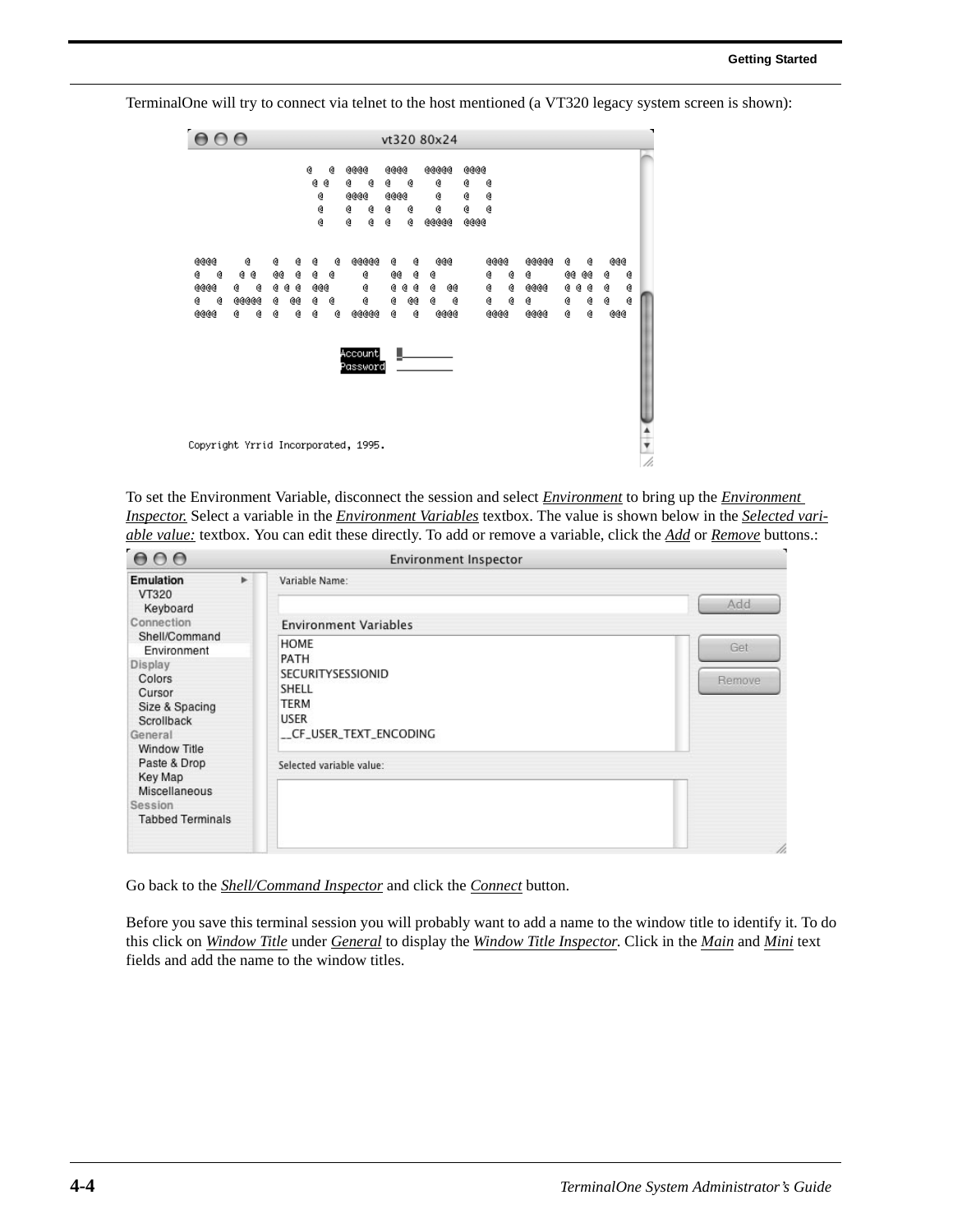The *Window Title Inspector* will now look something like this:

| <b>Emulation</b><br>۰                      |                   |                                          |                                                                   |                   |
|--------------------------------------------|-------------------|------------------------------------------|-------------------------------------------------------------------|-------------------|
| VT320<br>Keyboard                          |                   | Emulation                                | <b>Status</b>                                                     | Directory         |
| Connection<br>Shell/Command<br>Environment |                   | Width                                    | Height                                                            | <b>Exit Value</b> |
| Display<br>Colors                          |                   | Device                                   | <b>Command Line</b>                                               | Command           |
| Cursor<br>Size & Spacing                   | Main Window Title |                                          |                                                                   |                   |
| Scrollback<br>General                      |                   |                                          | Legacy Banking [status] [emulation] [width]x[height] [exit-value] |                   |
| <b>Window Title</b><br>Paste & Drop        | Mini Window Title |                                          |                                                                   |                   |
| Key Map<br>Miscellaneous                   |                   | Legacy Banking [device] [width]x[height] |                                                                   |                   |
| Session<br><b>Tabbed Terminals</b>         |                   |                                          |                                                                   |                   |

The main window will look something like this:

 $000$ 

Legacy Banking vt320 80x24

The miniaturized the window looks like this:



When you move your mouse over this miniaturized window, the Mini Window Title will be displayed.

To save this configuration for later use, click *File* ▶ Save to bring up the Save panel. Use this browser to find the directory to save the configuration. Unless you're grouping configurations in special directories, the default directory *~/Library/TerminalOne* is as good a place as any (~ indicates your home directory). Enter the configuration name in the *Save As* text field and press the *Save* button.

|                    | Save |                |
|--------------------|------|----------------|
| Save As:           |      |                |
| Where: FerminalOne |      |                |
|                    |      | Cancel<br>Save |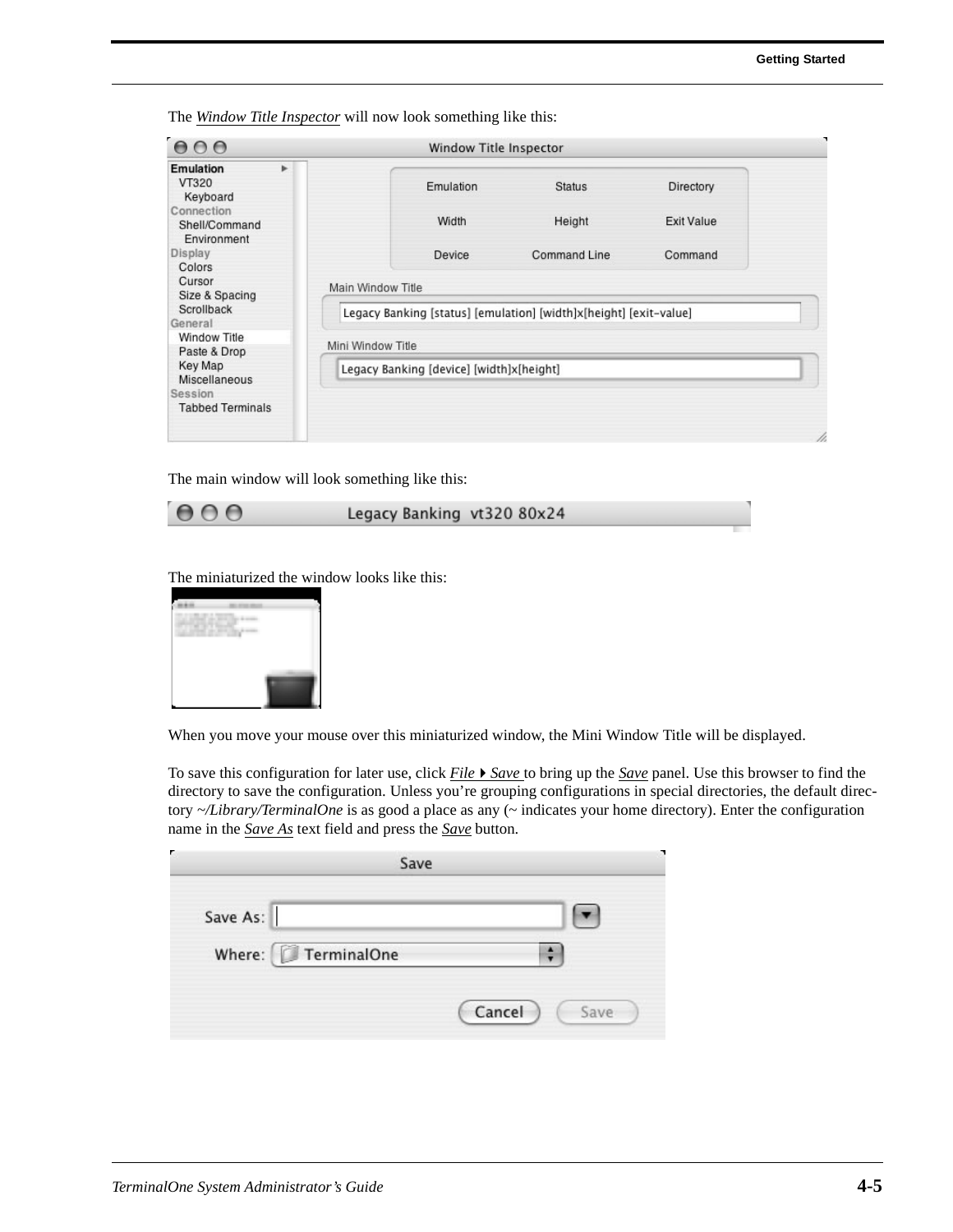| New Session           | жN    |
|-----------------------|-------|
| New Tab               |       |
| Library               | D     |
| Open                  | жO    |
| Close                 | жw    |
| Save                  | жs    |
| Save As               |       |
| Save Text As          |       |
| Save Selected Text As |       |
| Show Info             | श्री  |
| Send Break (Ctrl-c)   |       |
| <b>Send Reset</b>     |       |
| Send Hard Reset       |       |
| Page Setup            | 介 第 P |
| Print                 | жP    |

In order to open a saved configuration in the directory ~/Library/TerminalOne click on *File* ▶ *Library* ▶ <*configuration name>*. The saved configurations will appear in the library menu:

To open a terminal session with attributes of the saved configuration, click on the <configuration name>.

You can also open a configuration by clicking on *File*  $\triangleright$  *Open...* and selecting a **.term1** file or by double-clicking on a **.term1** file in the Finder.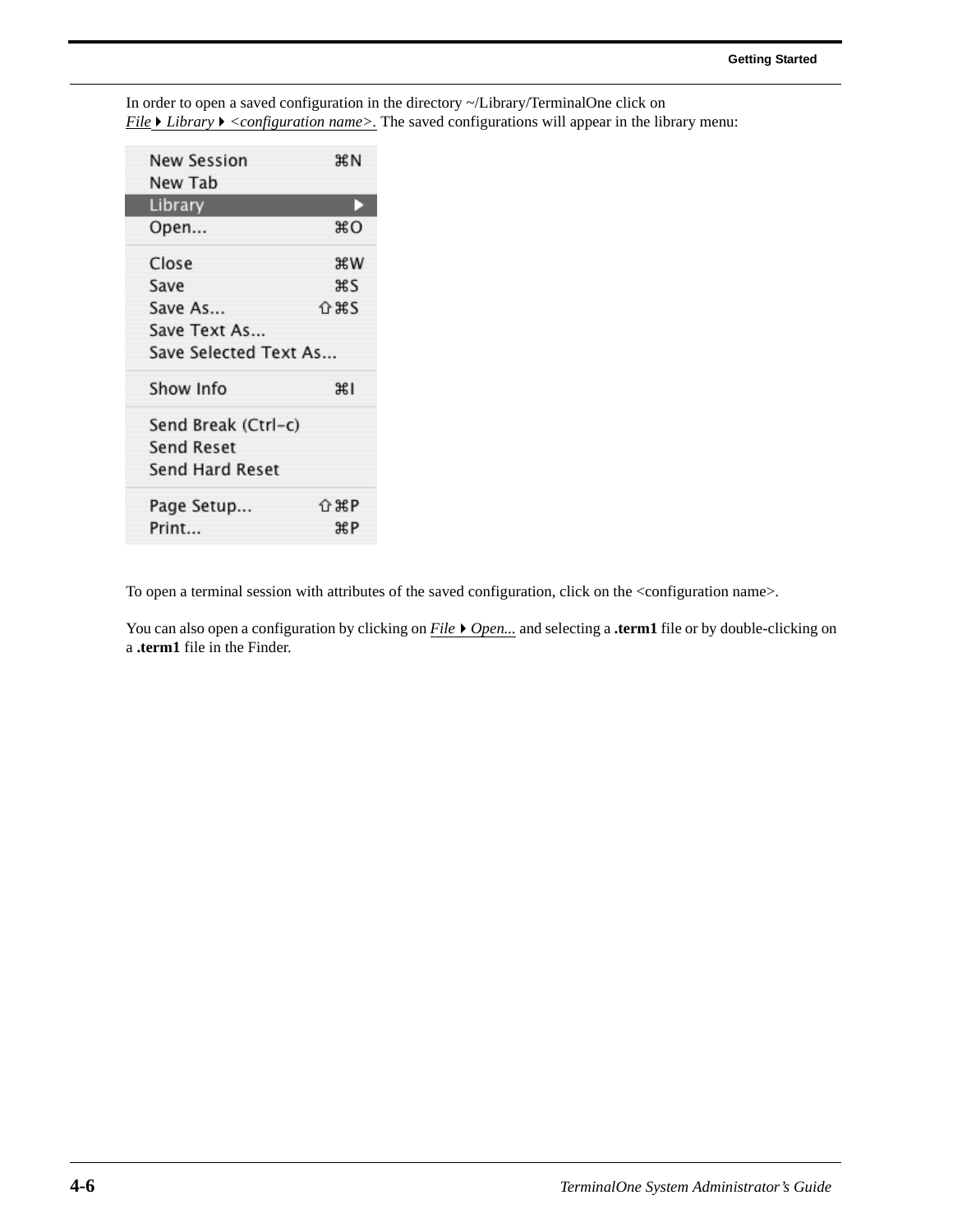#### **Mapping a Key**

When using TerminalOne you may want to map certain keys. We will map the function key, PF1 to the 1 key on the numeric keypad. Select *Key Map* on the left hand side under *General* to bring up the *Key Map Inspector*. Select the **Keypress** field and press the 1 key on the numeric keypad on the right hand side of your keyboard. TerminalOne will display the displayed value and the default key mapping (\<key:kp1>). Enter **\<key:pf1>** in the **Maps To:** textfield.

| 000                                                                                                | Key Map Inspector                     |                                |      |     |
|----------------------------------------------------------------------------------------------------|---------------------------------------|--------------------------------|------|-----|
| <b>Emulation</b><br>VT320<br>Keyboard<br>Connection<br>Shell/Command<br>Environment<br>Display     | $\blacktriangleright$<br>Key Sequence |                                | Text |     |
| Colors<br>Cursor<br>Size & Spacing<br>Scrollback<br>General<br><b>Window Title</b><br>Paste & Drop |                                       |                                |      |     |
| Key Map<br>Miscellaneous                                                                           | Keypress:                             | $1 (code = 0x0053)$            |      |     |
| Session<br><b>Tabbed Terminals</b>                                                                 |                                       | Default: \ <key:kp1></key:kp1> |      |     |
|                                                                                                    |                                       | Maps To: \ <key:pf1></key:pf1> |      | Add |

Click **Add** to map the key. The list of re-mapped keys will appear on the listbox above.

| 000                                                                                                                                                                     |                                                                  | Key Map Inspector     |     |
|-------------------------------------------------------------------------------------------------------------------------------------------------------------------------|------------------------------------------------------------------|-----------------------|-----|
| $\blacktriangleright$<br><b>Emulation</b><br>VT320                                                                                                                      | Key Sequence                                                     | Text                  |     |
| Keyboard<br>Connection<br>Shell/Command<br>Environment<br>Display<br>Colors<br>Cursor<br>Size & Spacing<br>Scrollback<br>General<br><b>Window Title</b><br>Paste & Drop | $1 (code = 0x0053)$                                              | \ <key:pf1></key:pf1> |     |
| Key Map<br>Miscellaneous                                                                                                                                                | Keypress: $1 (code = 0x0053)$                                    |                       |     |
| Session<br><b>Tabbed Terminals</b>                                                                                                                                      | Default: \ <key:kp1><br/>Maps To: \<key:pf1></key:pf1></key:kp1> |                       | Add |
|                                                                                                                                                                         |                                                                  |                       |     |

To reset to the key's default mapping, select it from the listbox, clear out the Maps To: textfield and hit return.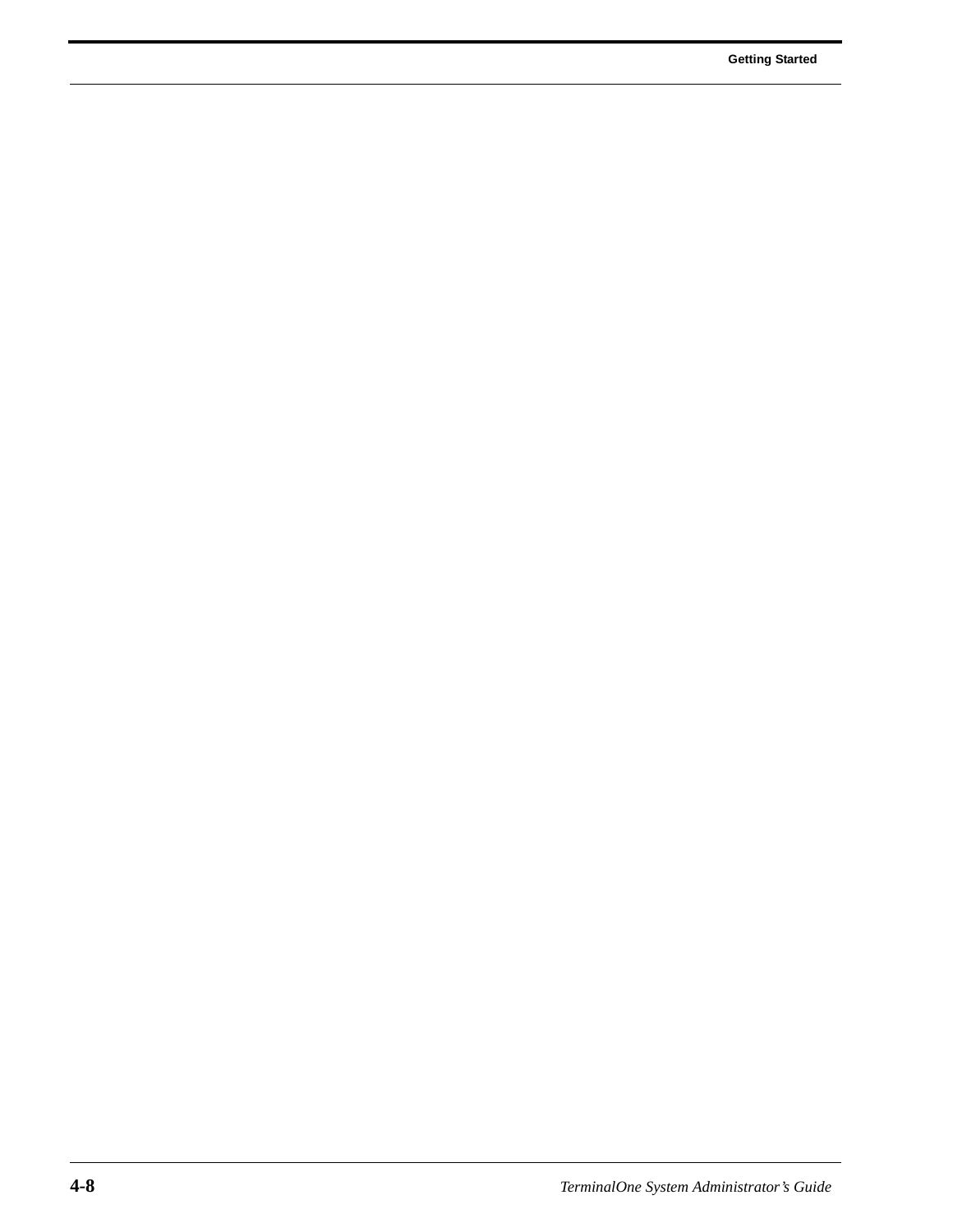# *5 Preferences*

| <b>About TerminalOne</b>                    |           |
|---------------------------------------------|-----------|
| Preferences<br>License                      | ж.        |
| Services                                    |           |
| Hide TerminalOne<br>Hide Others<br>Show All | жH<br>てポH |
| Quit TerminalOne                            | жO        |

*TerminalOne* ▶ *Preferences...* allows you to change TerminalOne's general behavior for your account. TerminalOne stores these preferences in each user's defaults database. You can specify, for example, what sessions TerminalOne will open when you launch it, what session TerminalOne will open for the *File New Session* command, and how TerminalOne responds to the *Quit* command.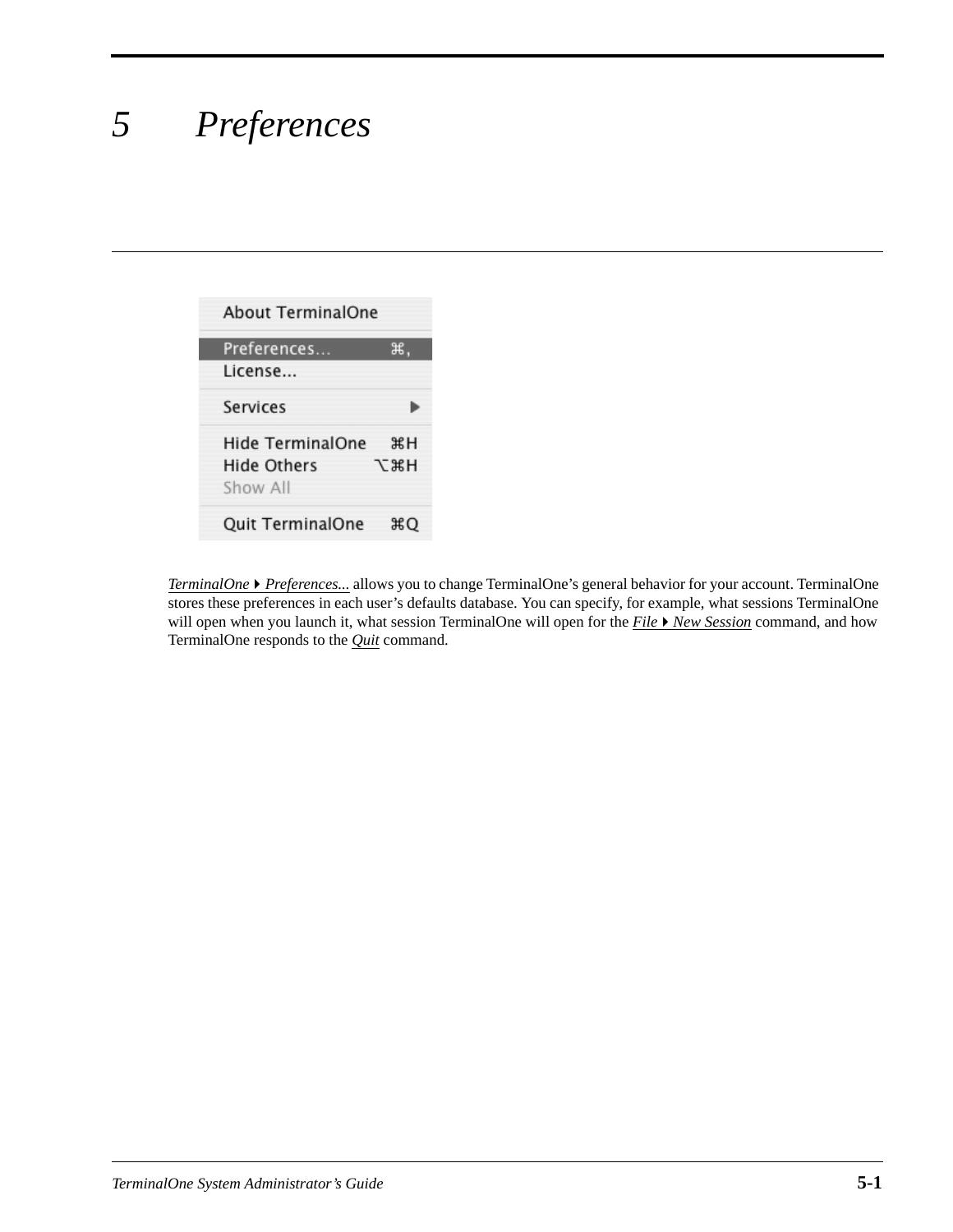## **Launch Preferences**

| ٠,<br>$\circ$ e |        | Preferences |      |        |
|-----------------|--------|-------------|------|--------|
|                 | Launch | General     | Quit |        |
| Open at Launch  |        |             |      |        |
|                 |        |             |      | Add    |
|                 |        |             |      | Delete |
|                 |        |             |      |        |
|                 |        |             |      |        |
|                 |        |             |      |        |

When you launch TerminalOne, it opens a VT102 session connected to the bash shell. If you click the *Add...* button, an *Open at Launch* panel will appear. Use this directory browser to select the **.term1** files that TerminalOne will open when you launch it. Note that if you've just installed TerminalOne for the first time, the only configuration you have is the default configuration, **~@/DefaultTerminal.term1** (**~@** indicates the TerminalOne.app directory of the currently executing TerminalOne application). The chapter *Getting Started* gives an introductory example of how to configure a session; the chapter *Configuration* details the non-emulation-specific configuration options.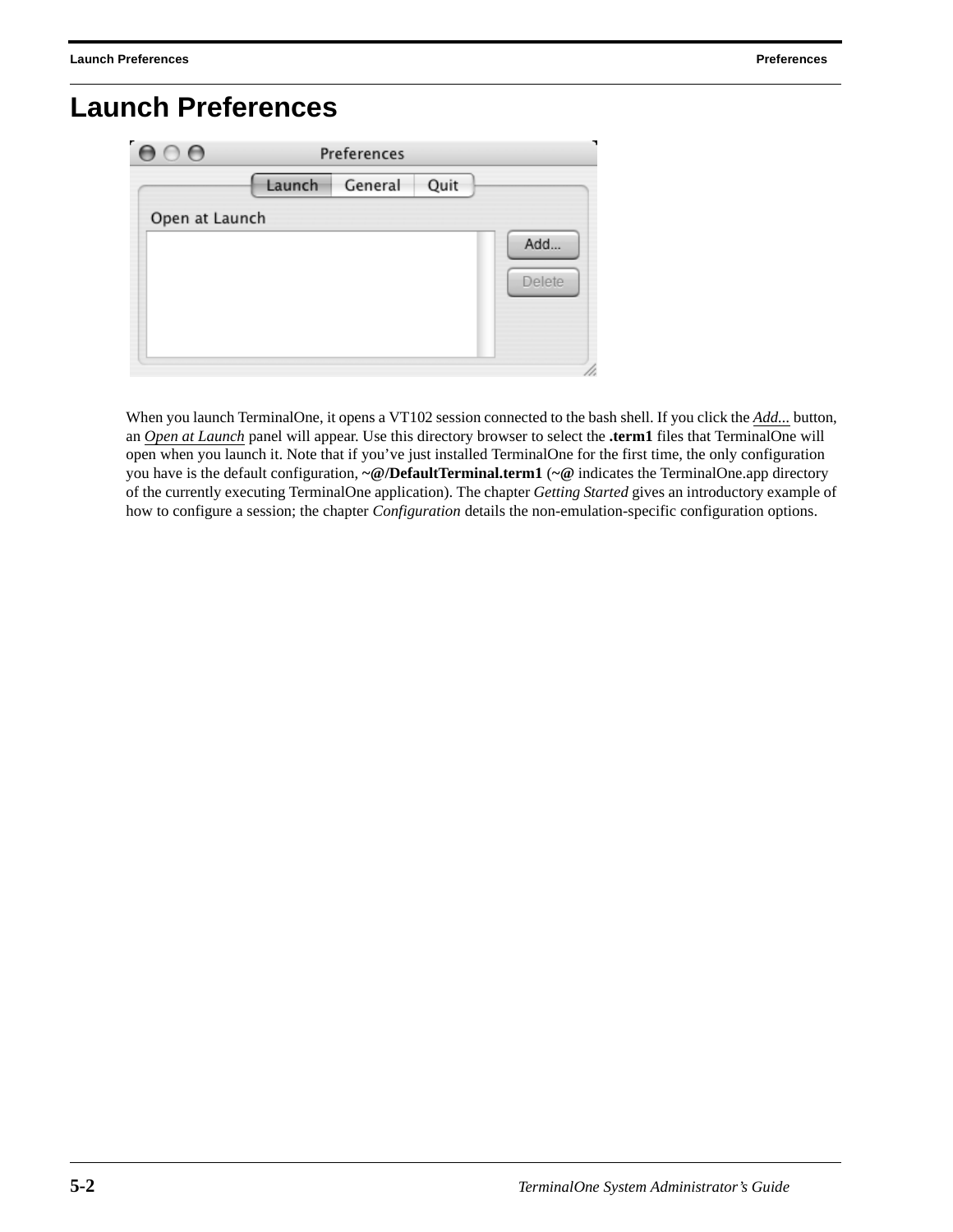### **General Preferences**

| $\epsilon$<br>$\circ$ e  |        | Preferences |      |                   |
|--------------------------|--------|-------------|------|-------------------|
|                          | Launch | General     | Quit |                   |
| Default Session:         |        |             |      |                   |
| ~@/DefaultTerminal.term1 |        |             |      | Set               |
|                          |        |             |      | Use Backup~ Files |
|                          |        |             |      |                   |

*General Preferences* allows you to change the default session TerminalOne opens when you use the *File* ▶ *New Session* command. The default session,  $~\textcircled{a}$  **DefaultTerminal.term1**, is a VT102 (80 columns by 24 lines) terminal connected to the bash shell.

#### **Default Session**

Enter the pathname of the **.term1** file you want as the default session. Clicking on the *Set ...* button brings up an *Open* panel. You can use this directory browser to select a *Default Session* **.term1** file.

#### **Use Backup~ Files**

If you check the *Use Backup~ Files* box, then whenever you save a configuration, TerminalOne will back up the previous **.term1** configuration file. For example, if you open the **.term1** file **just-the-vax.term1**, change its attributes and save it, then TerminalOne saves the previous configuration in the file **just-the-vax.term1~**.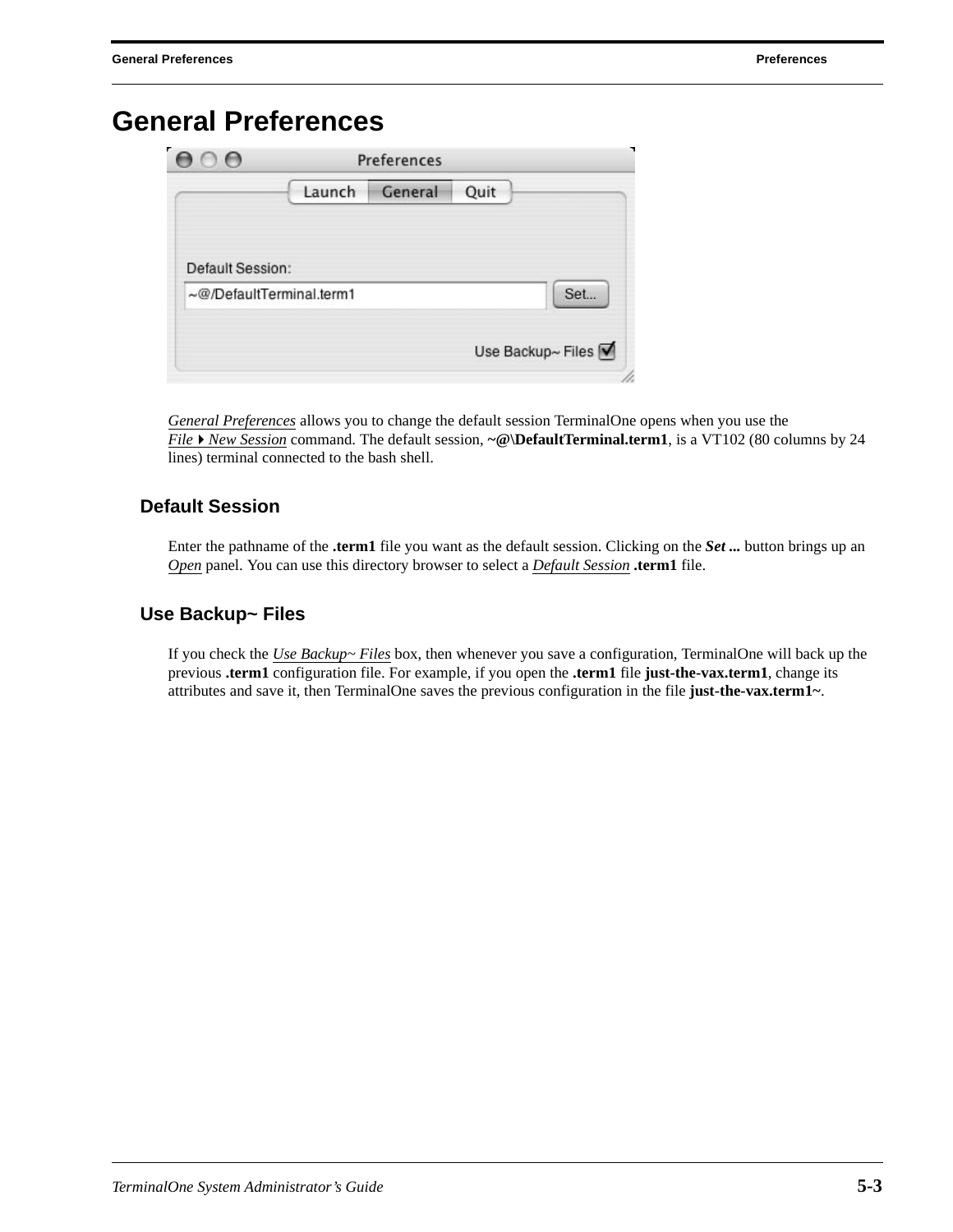### **Quit Preferences**

| 000 |                                                         | <b>Preferences</b>           |  |
|-----|---------------------------------------------------------|------------------------------|--|
|     |                                                         | Launch General Quit          |  |
|     | Verify quit $\blacksquare$ Even with no sessions $\Box$ |                              |  |
|     |                                                         | Verify quit when logging out |  |
|     |                                                         |                              |  |

If you issue the quit command and still have sessions open, TerminalOne will, by default, prompt you with the following *Alert* panel:

| Alert                                    |
|------------------------------------------|
| Do you really want to close this window? |
| Cancel                                   |

If you want a similar *Alert* panel even when there are no open sessions, then check the *Even with no sessions* box. Now when click on *TerminalOne -> Quit TerminalOne* you will see the *Really Quit?* panel. If you press the *Cancel*  button, TerminalOne will still remain running. To open a new session, you must click *File -> New* or hit **Cmd-N**. Note: You much first make sure that TerminalOne is the active application.You can do this by clicking on a TerminalOne inspector window, or by clicking on the TerminalOne icon on the dock*.*

If you want a similar *Alert* panel when logging out, then check the *Verify quit when logging out* box. If you do not want any *Alert* panels, then uncheck all boxes.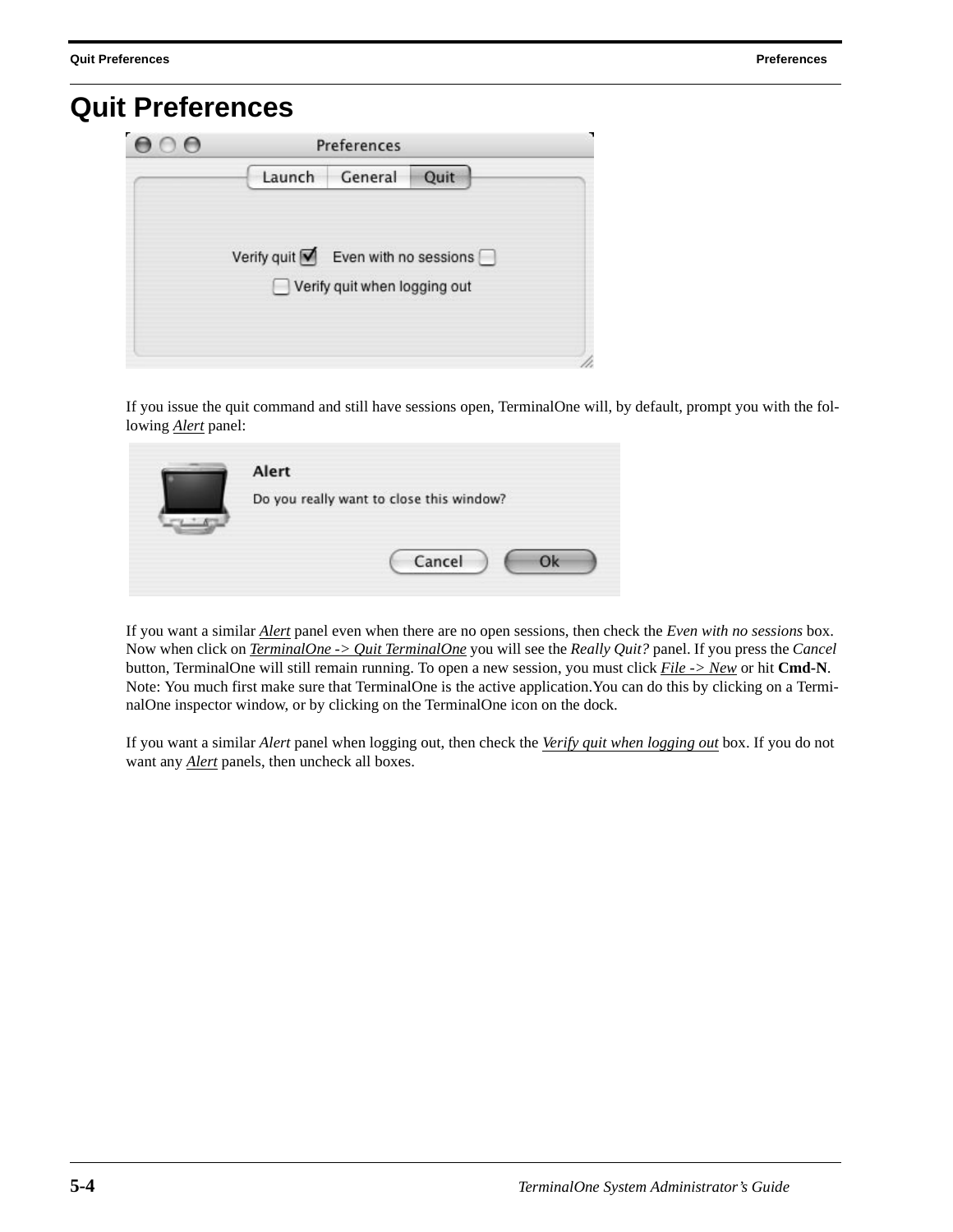# *6 Using TerminalOne*

This chapter describes TerminalOne's standard commands, how to initiate and save sessions, how to control the state of a session, and describes the behavior of mini windows.

### **Standard commands**

TerminalOne supports the following standard commands:

- File
- Edit
- Scrollback
- Font
- Window
- Help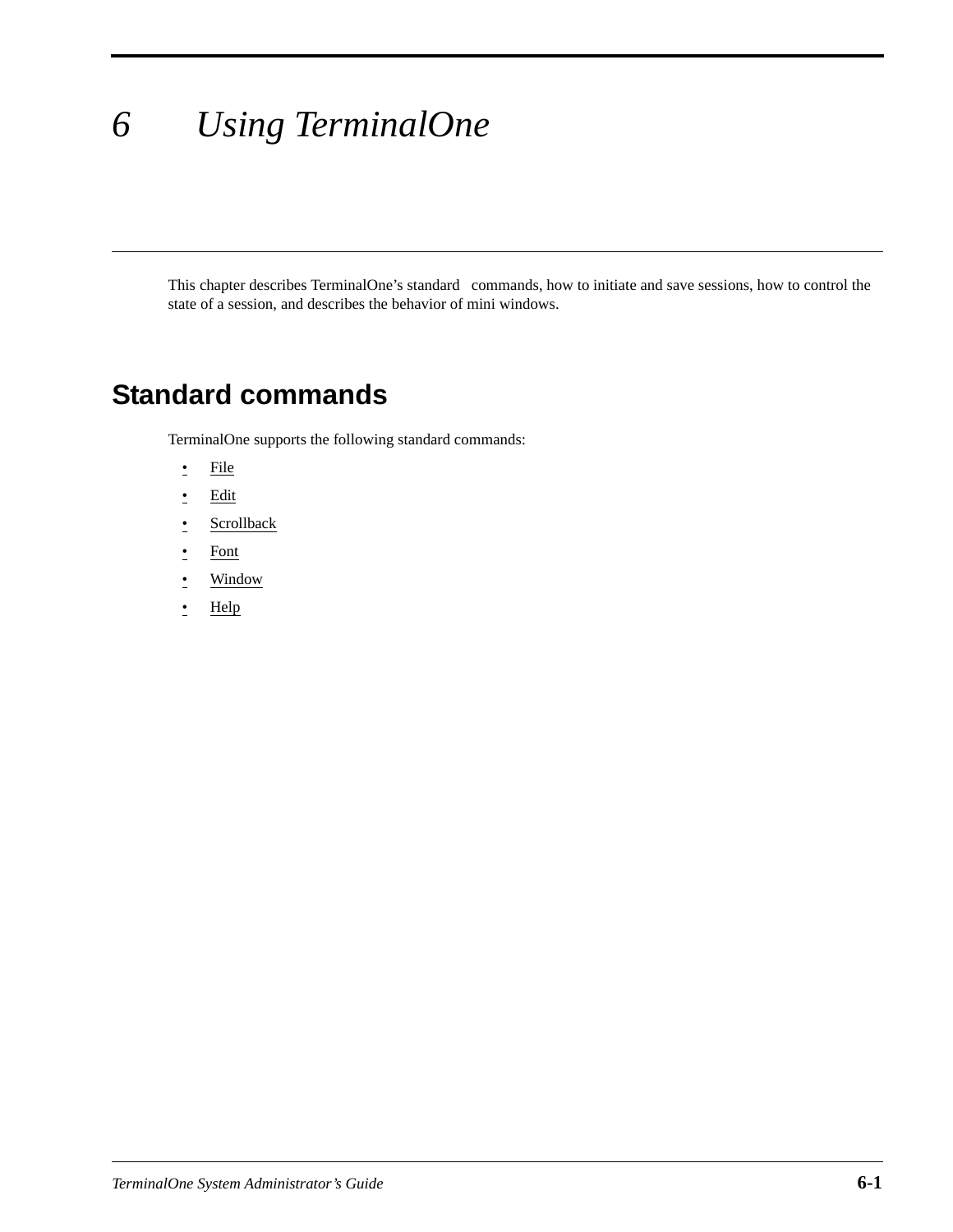### **File**

| New Session           | æΝ          |
|-----------------------|-------------|
| New Tab               |             |
| Library               | ь           |
| Open                  | жO          |
| Close                 | жw          |
| Save                  | жs          |
| Save As               |             |
| Save Text As          |             |
| Save Selected Text As |             |
| Show Info             | жı          |
| Send Break (Ctrl-c)   |             |
| <b>Send Reset</b>     |             |
| Send Hard Reset       |             |
| Page Setup            | <b>介</b> 第P |
| Print                 | жP          |

#### **Initiating sessions**

#### **New Session**

*New* opens a new session using the *Default Session* configuration specified in the *Info* ▶ *Preferences* ▶ *General* panel.

**NOTE:** If you use *New* to create a new default session, alter the session's configuration and *Save*, then TerminalOne will bring up the *Save As* panel which you can use to specify the name of the new configuration.

#### **New Tab**

*New Tab* opens a new tabbed session using the *Default Session* configuration specified in the *Info* ▶ *Preferences* ▶ *General* panel.



#### **Library**

Selecting *Library* brings up a menu of configuration files. Click on a *Library* menu item to start a session. To access TerminalOne sessions through the *Library* menu item, the corresponding **.term1** files should be placed in **~/Library/TerminalOne**. You can change the directory location of the *TerminalLibrary* by editing the **TerminalOne.defaults** file.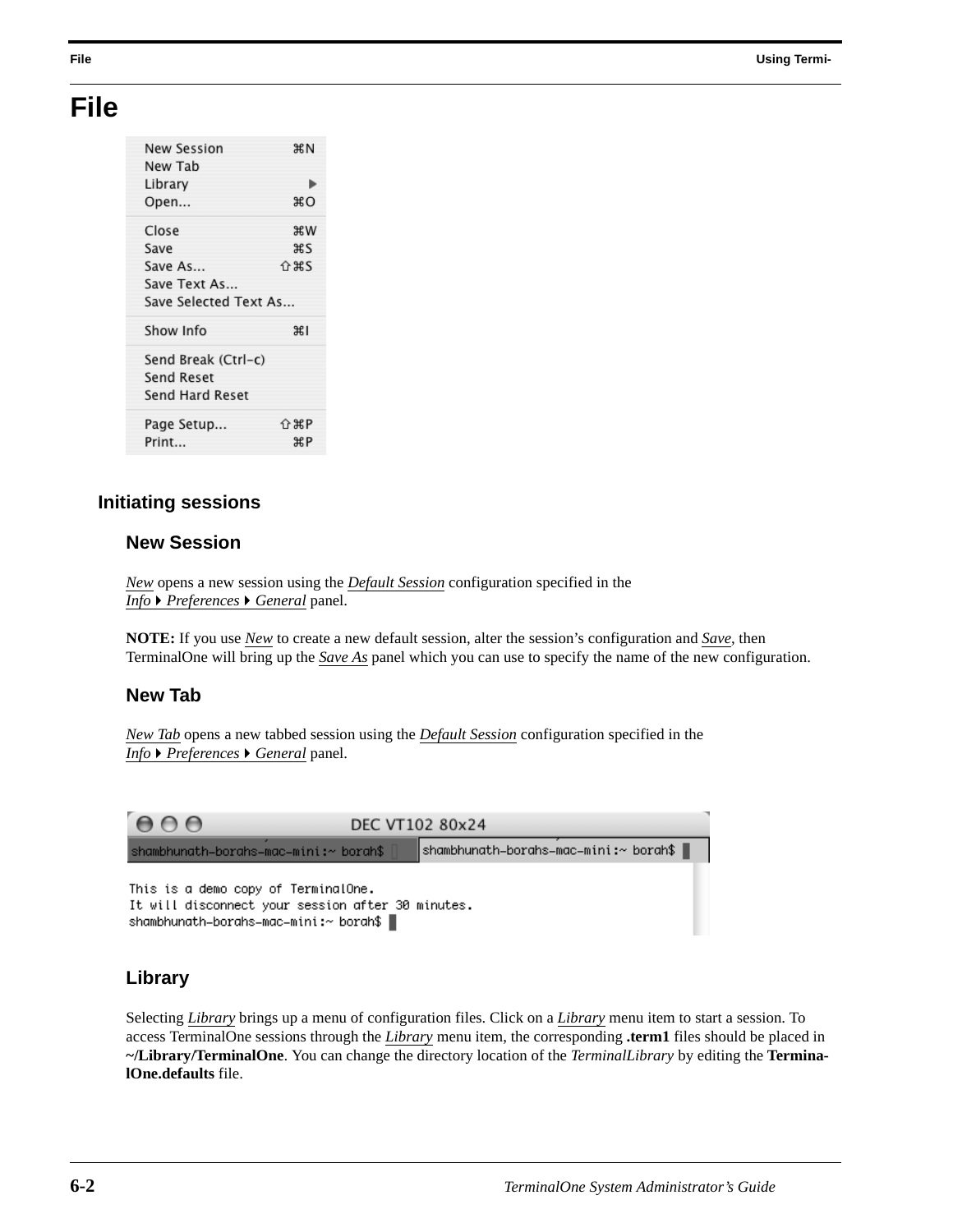**NOTE:** If you use *Library* to open a session, alter its configuration and *Save*, then TerminalOne will not automatically overwrite the **.term1** file you opened. It will, instead, bring up the *Save As* panel which you can use to specify the name of the new configuration.

#### **Open**

*Open* allows you to create a session using any TerminalOne configuration file you can read. Clicking on *Open* brings up an *Open* panel. Use the *Open* panel's browser to locate the TerminalOne file you want to open:



#### **Saving session configurations**

#### **Close**

*Close* terminates the current session. If you checked the *Confirm window close* box in

*File* ▶ *Show Info* ▶ *Inspector* ▶ *General* ▶ *Miscellaneous* and close a session, then TerminalOne will bring up an *Alert* panel to confirm that you really want to close the session. Clicking *Close* is equivalent to clicking the session window's close button.

#### **Save**

*Save* saves the session configuration in the currently opened TerminalOne file. TerminalOne will automatically save the configuration if you already *Open*ed the session or if you used the *Save* panel to save the configuration. If TerminalOne cannot automatically save the configuration, it will bring up the *Save* panel so that you can specify the **.term1** file name.

#### **Save As**

*Save Text As* brings up the *Save* panel so that you can save the session configuration under a different name. Once you have used the *Save* panel to save the configuration as a **.term1** file, you can change the session configuration and *Save*, and TerminalOne will automatically overwrite the **.term1** file.

#### **Save Text As**

*Save Text As* brings up the *Save* panel so that you can save the text of the session to a **TextEdit** file.

#### **Save Selected Text As**

*Save Selected Text As* brings up the *Save* panel to save the selected text of the session to a **TextEdit** file.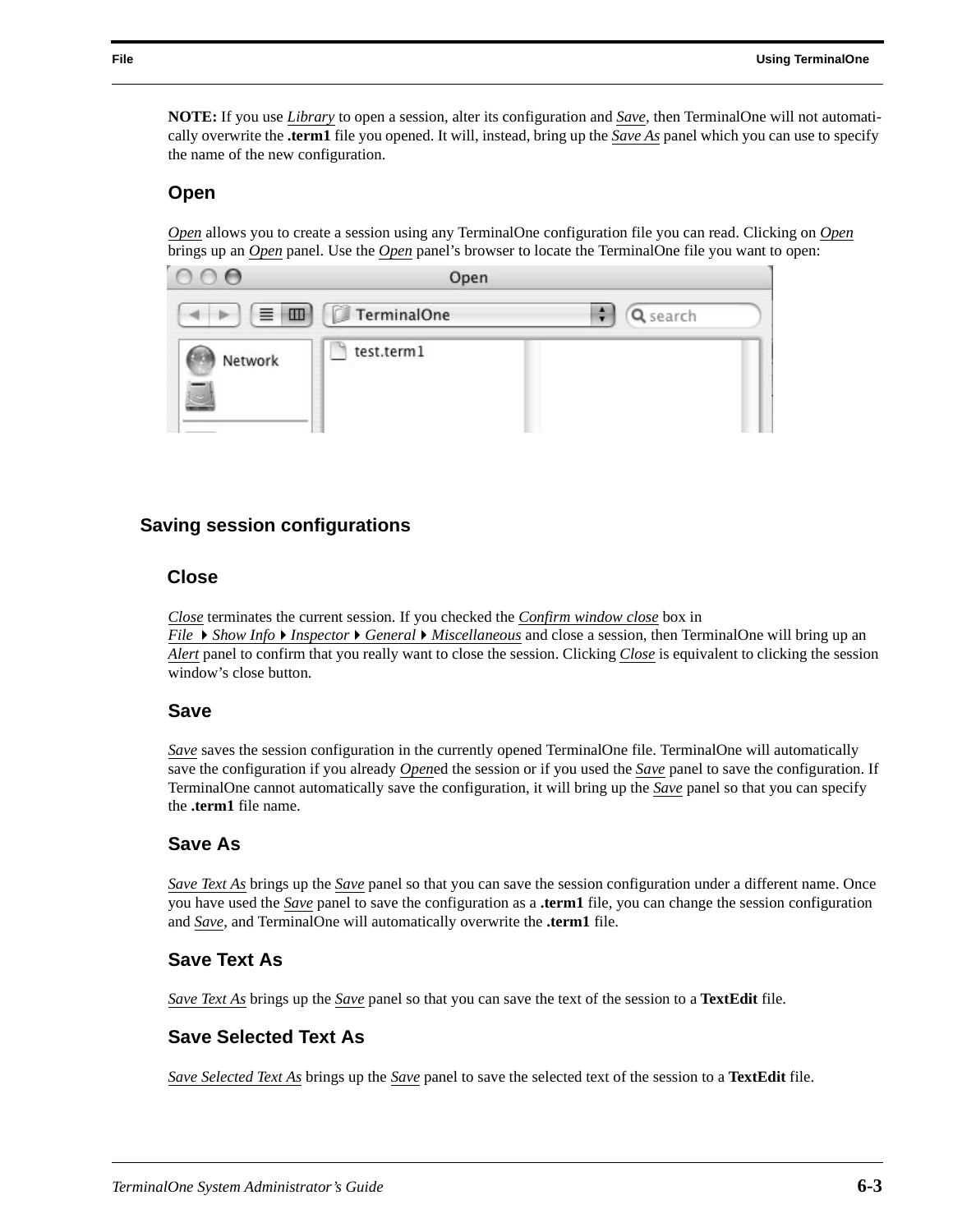#### **Show Info**

*Show Info* brings up the Terminal *Inspector* panel with the last viewed inspector selected and shown. You can select from the list on the left-hand side to bring up the appropriate inspector.

#### **Send Break**

*Send Break* sends the "break" command.

#### **Send Reset**

*Send Reset* sends the "reset" command.

#### **Send Hard Reset**

*Send Hard Reset* sends the "hard reset" command.

#### **Page Setup**

*Page Setup* brings up the *Page Setup* panel.

#### **Print**

*Print* brings up the *Print* panel. Click on the *Copies & Pages* dropdown box and select **TerminalOne** for the appropriate options.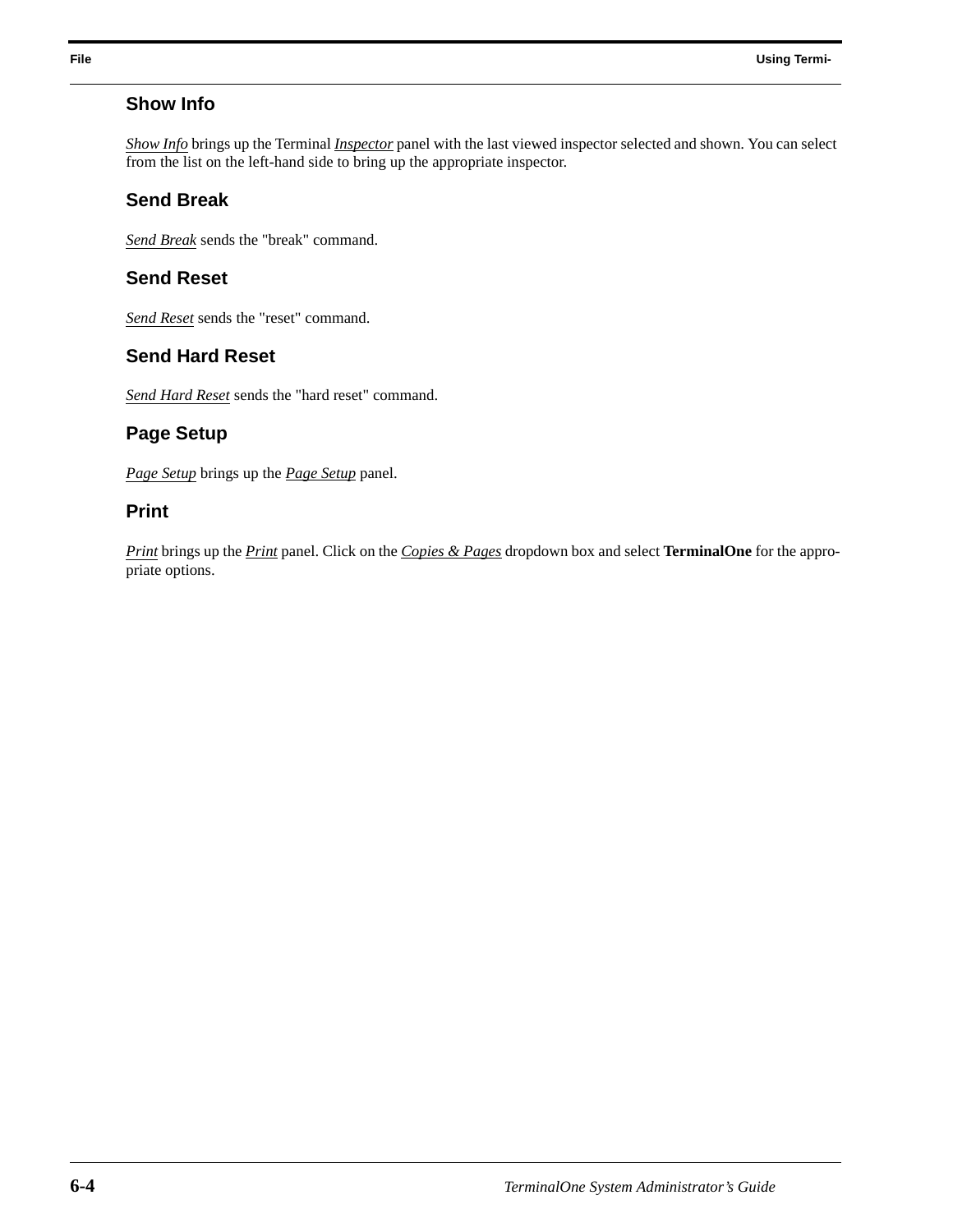### **Edit**

| Cut                    | $*X$                              |
|------------------------|-----------------------------------|
| Copy                   | жC                                |
| Paste                  | AV                                |
| <b>Paste Selection</b> | <b>企</b> 第Ⅴ                       |
| Paste Escaped Text     | $^{\wedge}$ $^{\circ}$ $^{\circ}$ |
| Select All             | A                                 |
| Find                   |                                   |
| Special Characters     | てまて                               |

The *Edit* menu contain the standard commands and some TerminalOne specific options.

#### **Cut, Copy, Paste, Select All**

TerminalOne supports the standard *Cut, Copy, Paste*, and *Select All* commands.

#### **Paste Selection**

*Paste Selection* pastes the selected text from the session at the current prompt.

#### **Paste Escaped Text**

*Paste Escaped Text* pastes the escaped selected text at the current prompt.

#### **Find**

*Find* brings up the *Find* panel.

#### **Special Characters**

*Special Characters* brings up the *Character Palette*.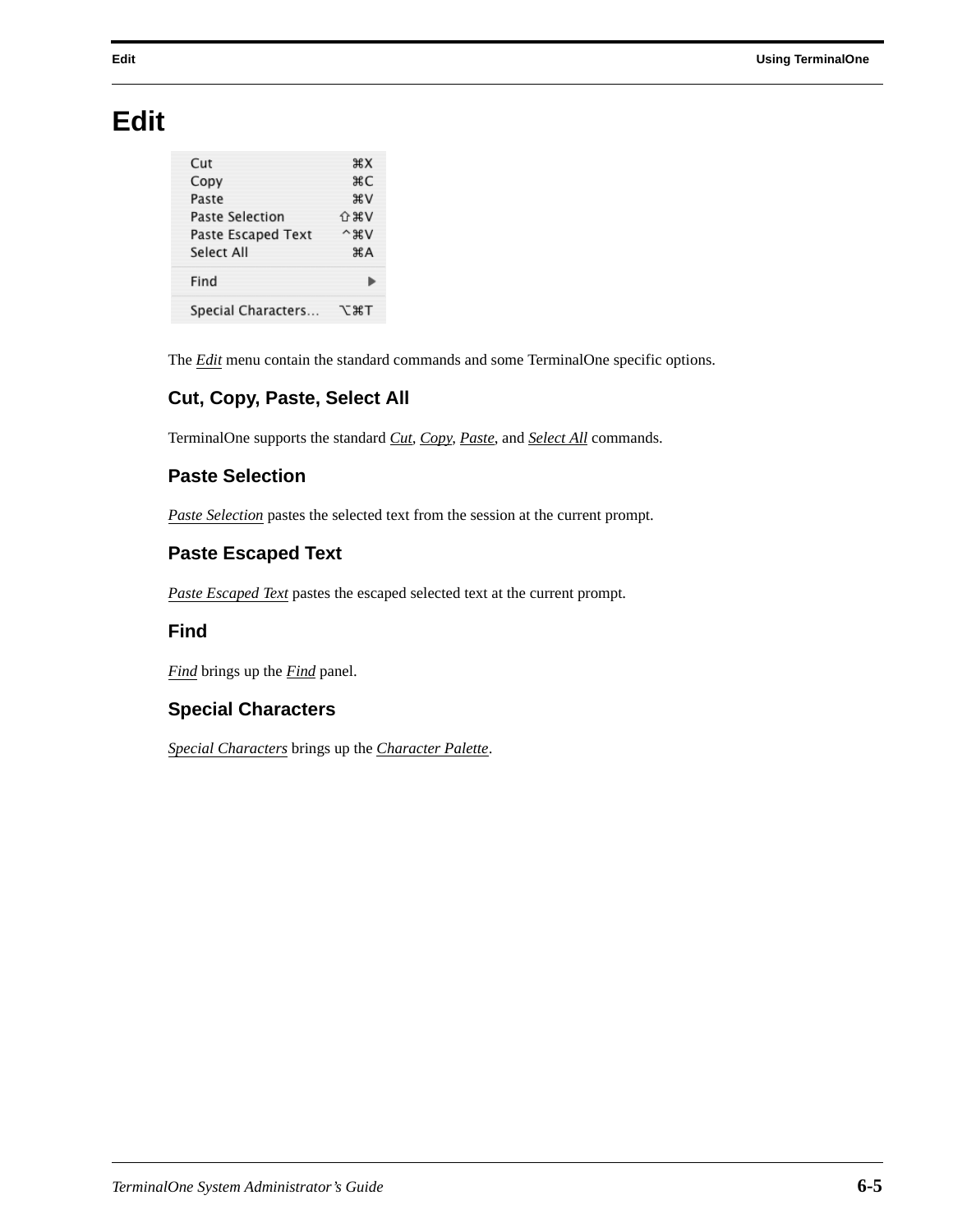# **Scrollback**

| <b>Scroll To Top</b>    | ิ ≭ิ                    |
|-------------------------|-------------------------|
| <b>Scroll To Bottom</b> | $\mathscr{H} \setminus$ |
| Page Up                 | X#                      |
| Page Down               | жŧ                      |
| Line Up                 | #1                      |
| Line Down               | #1                      |
| Clear Scrollback        | жĸ                      |

*Scroll to Top* scrolls the terminal session back to the top.

*Scroll to Bottom* scrolls the terminal session to the bottom.

*Page Up* scrolls up one page.

*Page Down* scrolls down one page.

*Line Up* scrolls up one line.

*Line Down* scrolls down one line.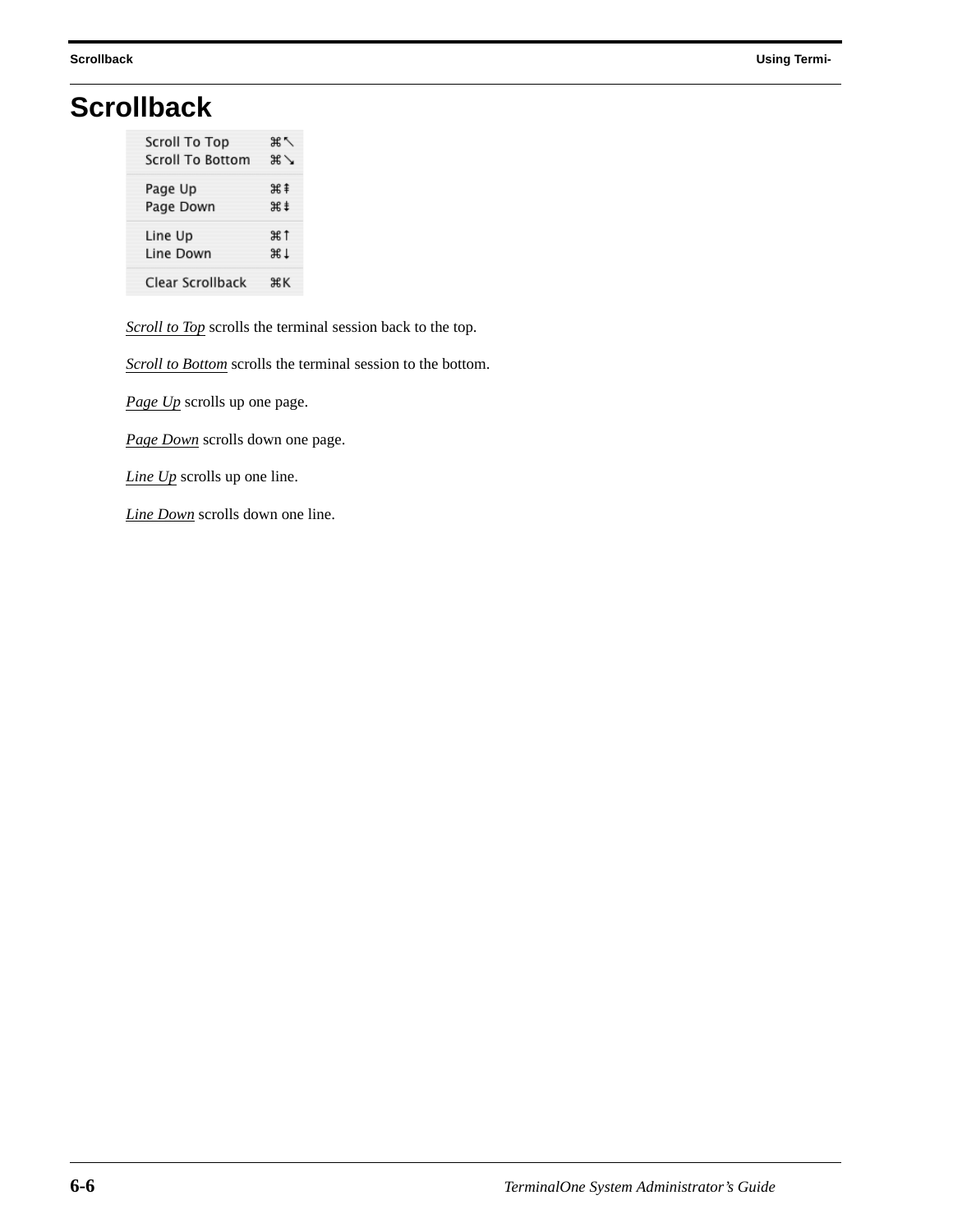# **Font**

| Show Fonts         | жT                         |
|--------------------|----------------------------|
| Bigger<br>Smaller  | $# +$<br>$\mathcal{H}$ $-$ |
| <b>Show Colors</b> | <b>介 ポC</b>                |

*Show Fonts* brings up the *Font* panel.

*Bigger* increases the font size.

*Smaller* decreases the font size.

*Show Colors* brings up the *Color* panel.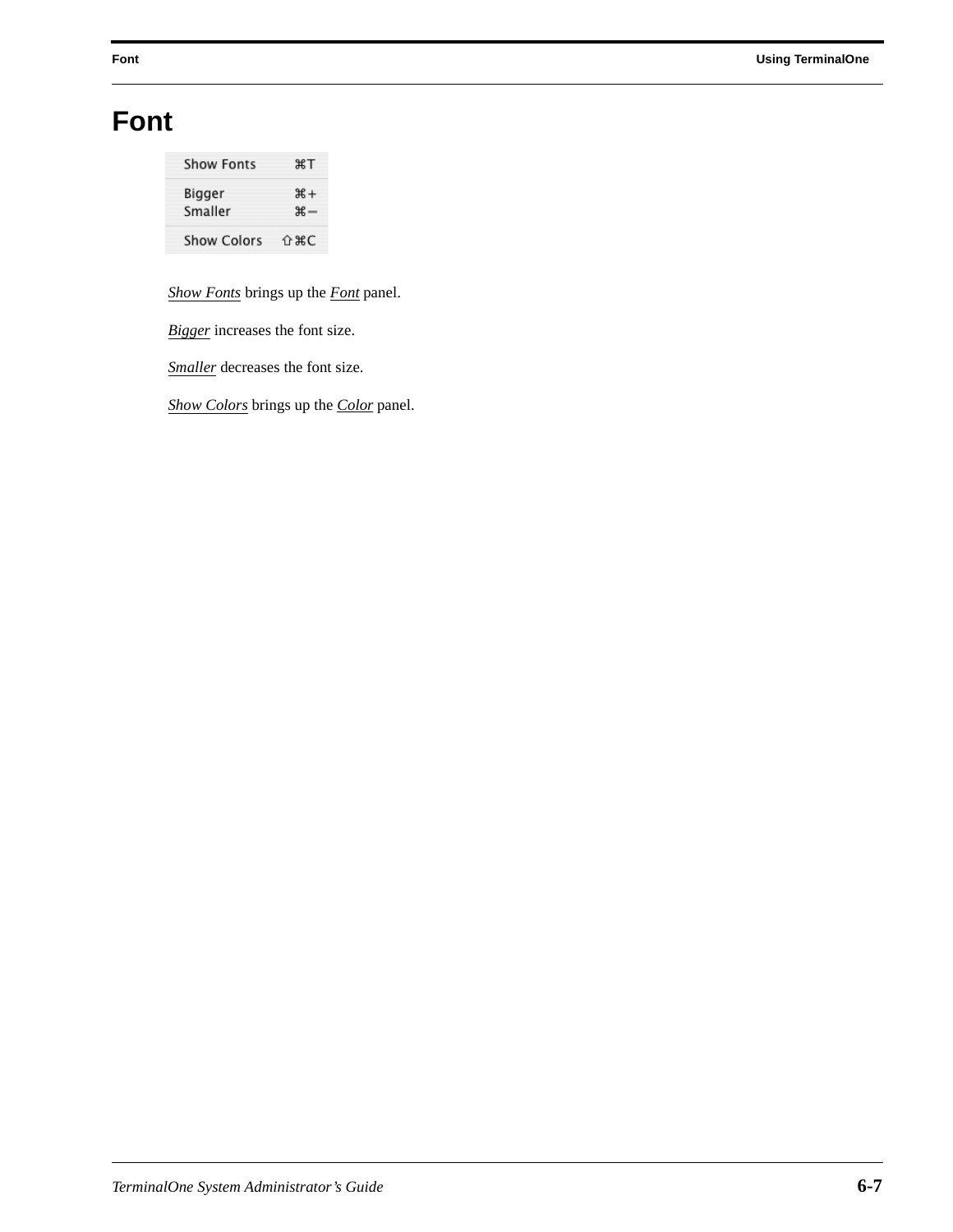## **Windows**

| Minimize<br>Zoom                   | жM                     |
|------------------------------------|------------------------|
| Next Terminal<br>Previous Terminal | ж,`<br>$\text{H} \sim$ |
| Bring All to Front                 |                        |
| DEC VT102 80x24<br>vt320 80x24     |                        |

The *Windows* menu allows you to arrange TerminalOne windows that are open. The list of open TerminalOne windows is at the bottom of the menu with the key window checked. You can select a window from that list to make it the key window.

*Minimize* minimizes the key TerminalOne window.

*Zoom* expands the key TerminalOne window to fill the screen area.

*Next Terminal* make the next terminal the key window.

*Previous Terminal* make the previous terminal the key window.

*Bring all to Front* brings all the TerminalOne windows to the front.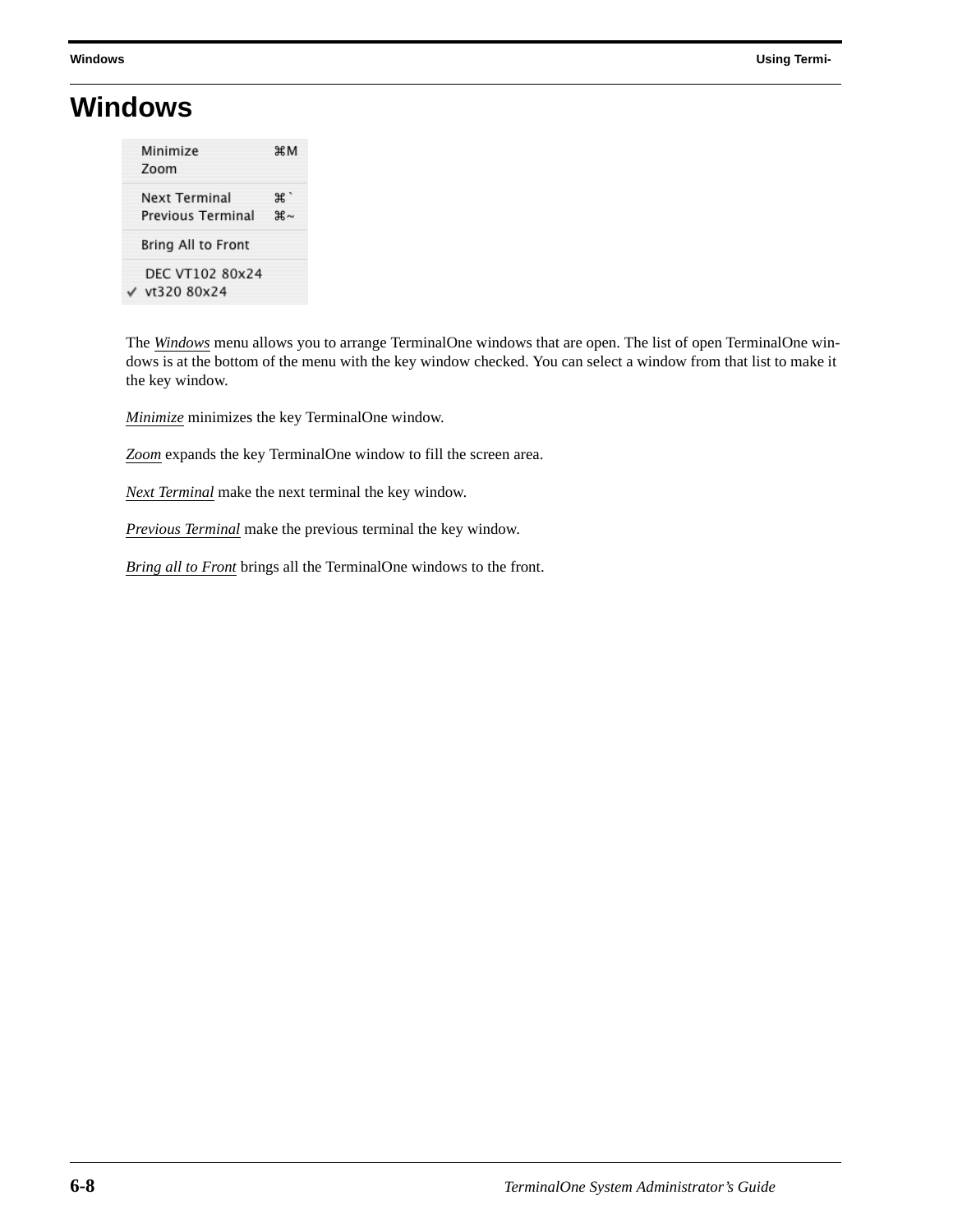# **Appendix A DEC VT320**

# **Emulation Attributes**

| 000                                                                                                              |   |                                      | VT320 Inspector           |                                                               |
|------------------------------------------------------------------------------------------------------------------|---|--------------------------------------|---------------------------|---------------------------------------------------------------|
| <b>Emulation</b><br>VT320<br>Keyboard                                                                            | r | Identification                       | Status Line               | Controls                                                      |
| Connection                                                                                                       |   |                                      |                           |                                                               |
| Shell/Command<br>Environment                                                                                     |   | $\div$<br>VT320                      | $\div$<br><b>Disabled</b> | $\div$<br>Interpret                                           |
| Display<br>Colors<br>Cursor<br>Size & Spacing<br>Scrollback                                                      |   | Auto Wrap<br>8 Bit Mode<br>Back Wrap |                           | <b>Preferred Set</b><br>$\ddot{.}$<br><b>DEC Supplemental</b> |
| General<br><b>Window Title</b><br>Paste & Drop<br>Key Map<br>Miscellaneous<br>Session<br><b>Tabbed Terminals</b> |   | Tabs<br>2                            | з<br>5<br>4               | None<br>6<br>Eight<br>$\leftarrow$                            |

#### **Identification**

Drag and release the *Identification* option list to select the terminal identification. The VT320 emulation can identify itself as either a VT320, VT220, VT102, VT101, or VT100.

#### **Status Line**

- *Disabled* disables the status line. (Restores the original number of rows.)
- *Empty* enables the bottom row of the screen as an empty status line. This reserves an unwritable status line.
- *Indicator* enables the bottom row of the screen as a status line displaying the cursor position and printer status.
- *Writable* enables the bottom row of the screen as a writable status line.

Enabling a status line causes the screen to become shorter by one row.

#### **Controls**

- *Interpret* causes the terminal to interpret unprintable characters normally.
- *Display* causes the terminal to display unprintable characters as printable strings, e.g. the CR character is displayed as **<CR>**.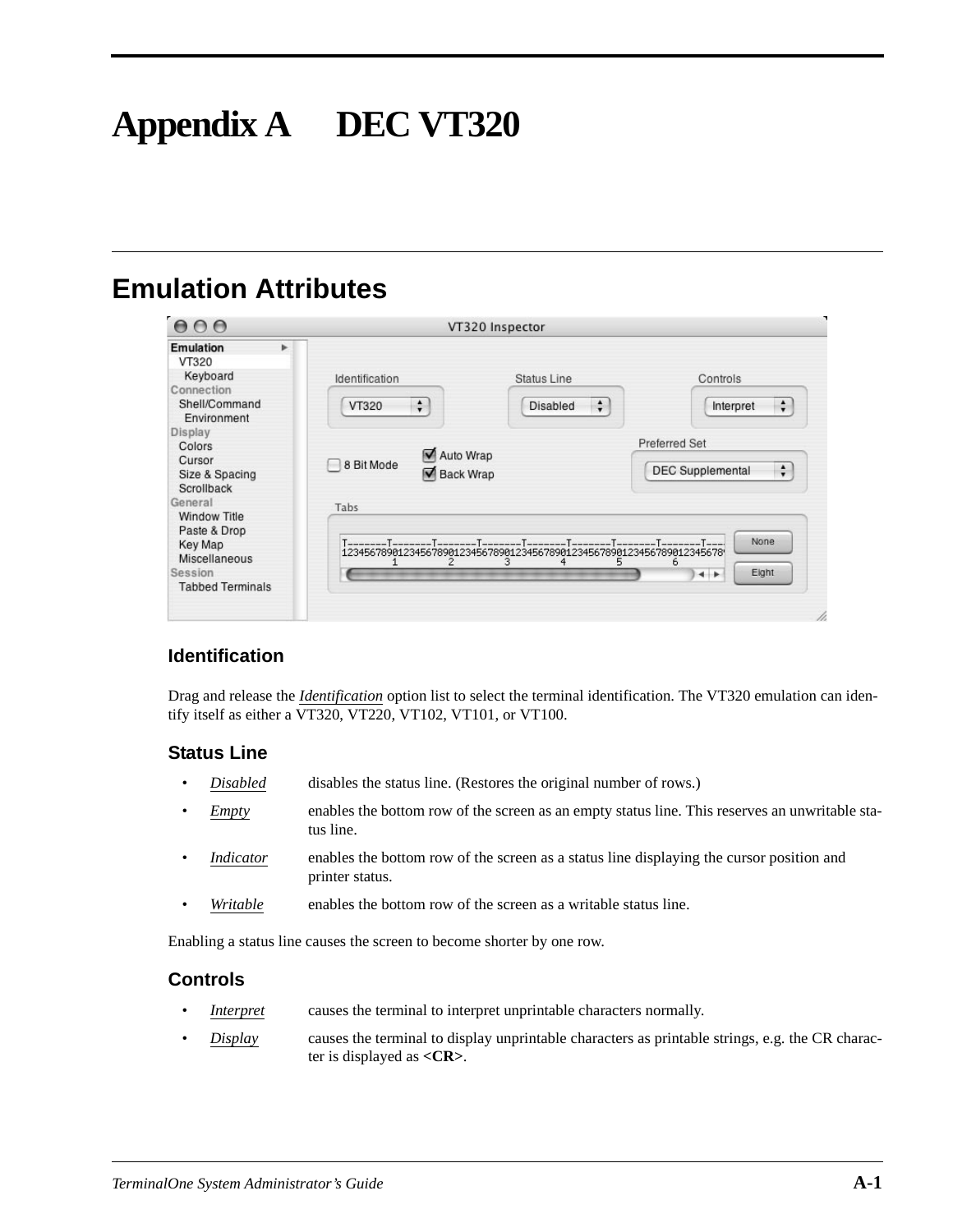#### **Preferred Set**

- *DEC Supplemental* causes the terminal to map the keycodes in the range 128-255 to the *DEC Supplemental* character set.
	- *ISO Latin 1* causes the terminal to map the keycodes in the range 128-255 to the *ISO Latin 1* character set.

#### **Auto Wrap**

Selecting *Auto Wrap* causes text entered past the last column to wrap onto the next row.

If you don't check *Auto Wrap*, then, when text is displayed past the last column of the current row, the cursor will stop at the last column; each new character will overwrite the last one.

#### **Back Wrap**

If you check the *Back Wrap* option and use the Delete key to delete text that has wrapped over multiple lines, TerminalOne will backtrack the cursor over the wrapped line. If you do not check *Back Wrap*, then the Delete key will still delete text, but the cursor will stop at the first column of the current line.

Note that *Back Wrap* only affects the behavior of backspace (BS) keycode.

#### **8 Bit Mode**

Check the *8 Bit Mode* box to allow the session to display and transmit multinational characters in the upper 128 characters.

#### **Tabs**

- *None* removes all tabs.
- *Eight* puts a tab every eight columns.

You can also insert a tab by positioning the cursor in the tab ruler and clicking. To delete a tab, position the cursor over it and click.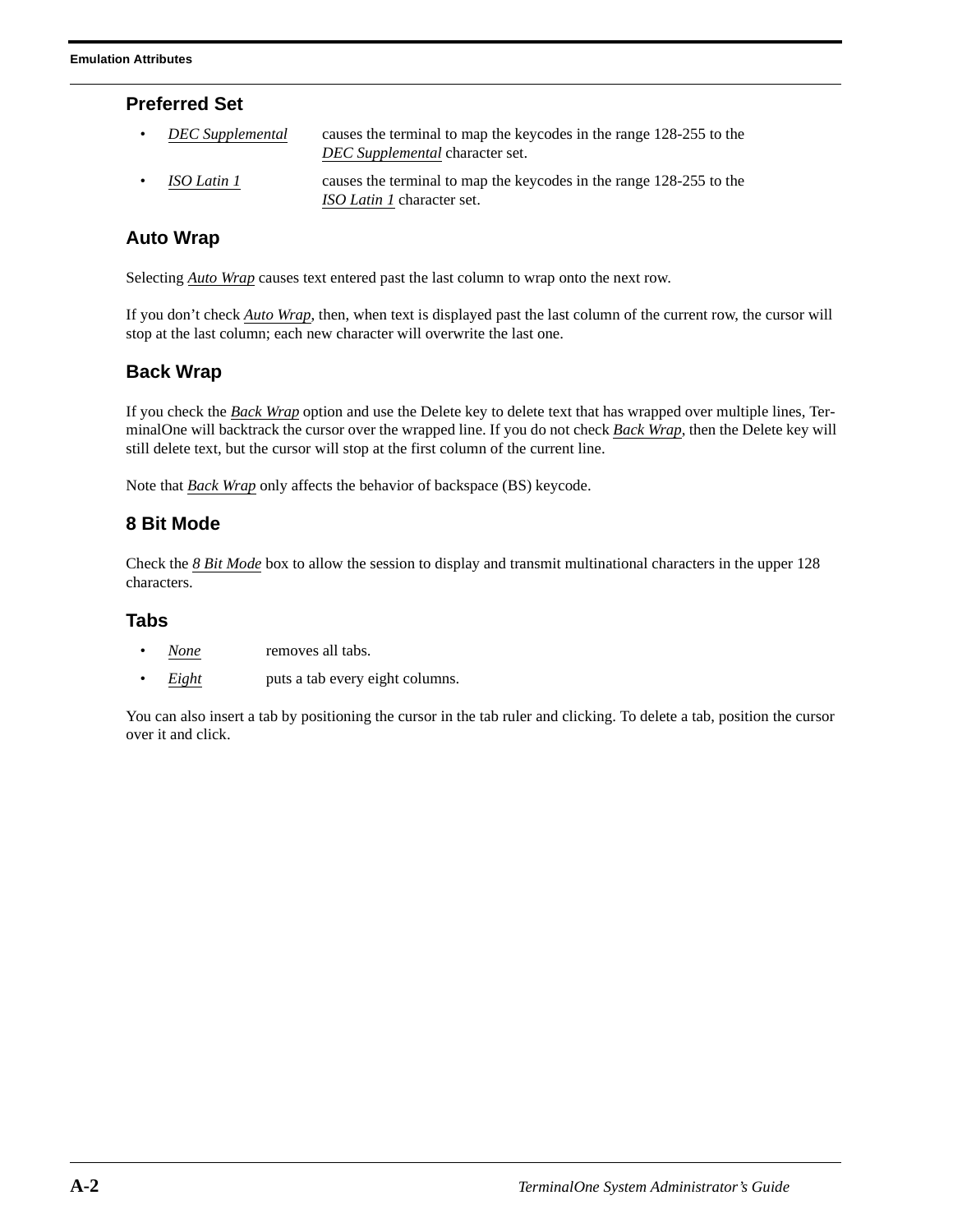#### **Keyboard**



Select *EmulationKeyboard* in the Inspector directory to display the *Keyboard Inspector*. This inspector allows you to change the mapping of the Cursor keys, Keypad keys, the Delete, Return, and Meta Keys, and to edit the answerback string.

#### **Cursor Keys**

Unchecking the *Cursor Keys* box passes the cursor keycodes on to the application *without* translating to a VT series escape sequence.

Checking the *Cursor Keys* box enables one of the following options:

- *Normal* converts the cursor keycodes to the VT series "normal" escape sequence.
- *Application* converts the cursor keycodes to the VT series "application" escape sequence.

#### **Keypad Keys**

Unchecking the *Keypad Keys* box passes the keypad keycodes on to the application without translating to a VT series escape sequence.

Checking the *Keypad Keys* box enables one of the following options:

- *Numeric* converts the keypad keycodes to the VT series "numeric" representation.
- *Application* converts the keypad keycodes to the VT series "application" escape sequence.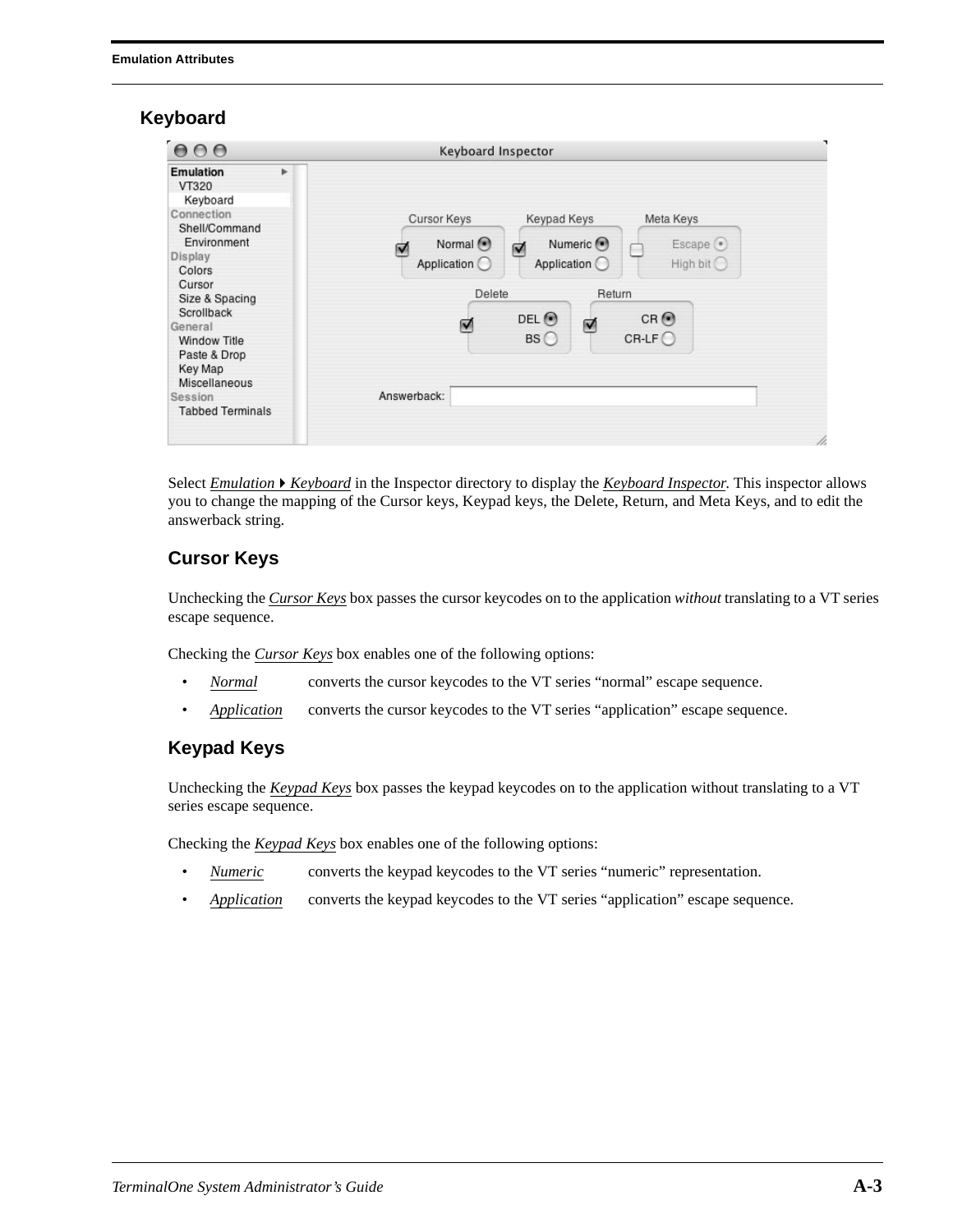#### **Meta Keys**

Unchecking the *Meta Keys* box makes the Alternate key function normally.

Checking the *Meta Keys* box enables one of the following options:

- *Escape* causes the Alternate key to function as the EMACS meta key. If you hold down the Alternate key and press, for example, the **a** key, TerminalOne will send the ESC (escape) character (0x1B) and then the **a** character (0x61).
- *High Bit* causes the Alternate key to set the high bit in the character code. If you hold down the Alternate key and press, for example, the **a** key, TerminalOne will send the code 0xE1.

#### **Delete**

Unchecking the *Delete* box maps the Delete key to its value in the Keyboard mapping.

Checking the *Delete* box maps the Delete key to:

- *DEL* the DEL (delete) character (0x7F).
- *BS* the BS (backspace) character (0x08).

#### **Return**

Unchecking the *Return* box maps the Return key to its value in the Keyboard mapping.

Checking the *Return* box maps the Return key to:

- $\overline{CR}$  the CR (carriage return) character (0x0D).
- $CR$ -*LF* both the CR and the LF (line feed) characters (0x0D and 0x0A).

#### **Answerback**

The DEC VT series terminals send the answerback string back to the host in response to the host sending the  $^{\wedge}E$ (control-E) command.

Click in the *Answerback* text field to add or edit the answerback string.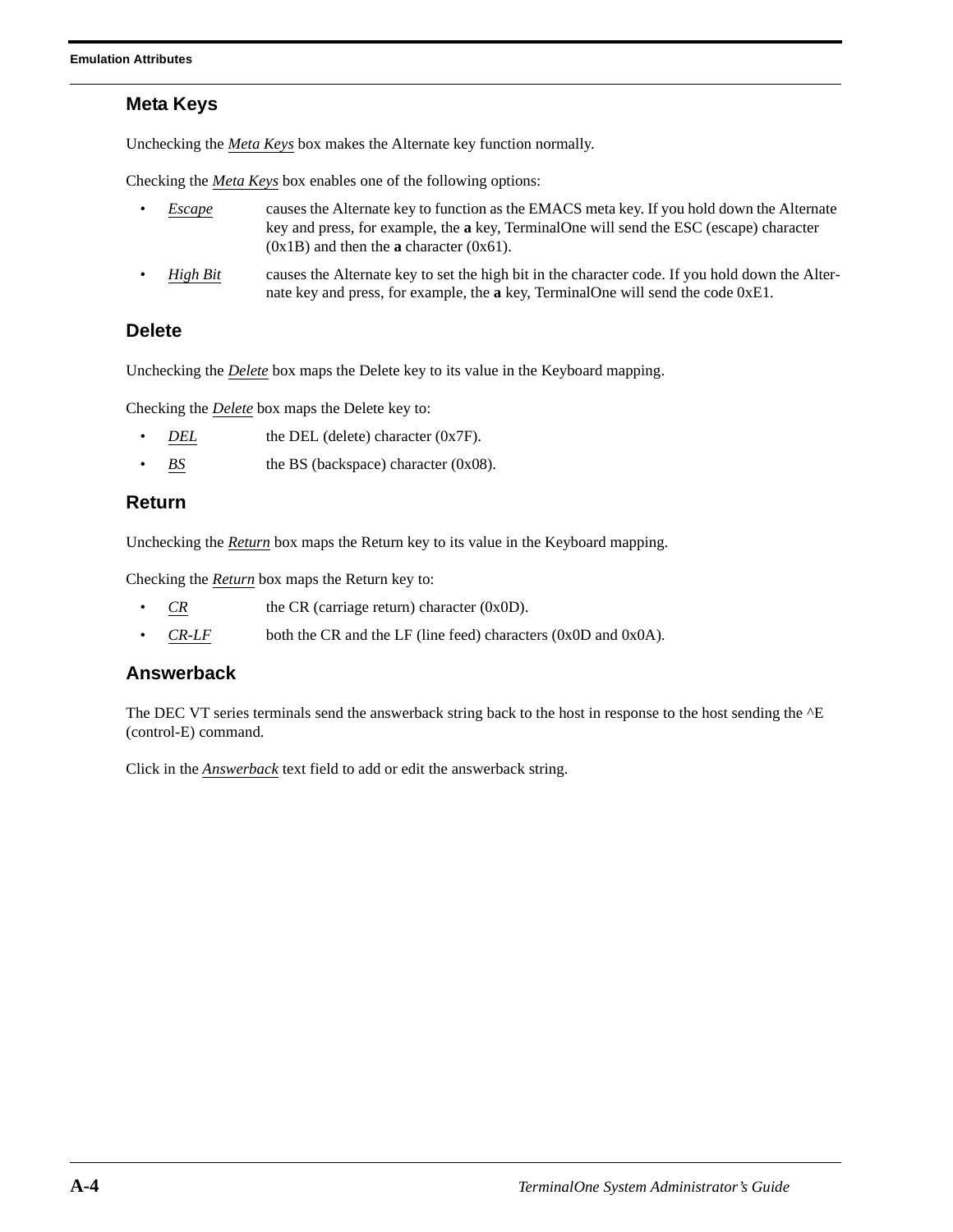### **Key Macros**

**NOTE:** You can also use macros defined on other VT series key palettes.

#### **VT320 Function**

The following key macros are defined in the *VT320 Function* key palette (*Tools*  $\blacktriangleright$  *Key Map*):

#### **f6, f7, f8, f9, f10, f11, f12, f13, f14, f15, f16, f17, f18, f19, f20**

**shift-f6, shift-f7, shift-f8, shift-f9, shift-f10, shift-f11, shift-f12, shift-f13, shift-f14, shift-f15, shift-f16, shift-f17, shift-f18, shift-f19, shift-f20**

**find insert remove select prev next**

Additionally the following key macros are defined:

**f1, f2, f3, f4, f5**

#### **shift-f1, shift-f2, shift-f3, shift-f4, shift-f5**

**left up right down**

**pf1, pf2, pf3, pf4**

**kp0, kp1, kp2, kp3, kp4, kp5, kp6, kp7, kp8, kp9 kp-minus, kp-comma, kp-enter, kp-period, kp-plus**

**help do print-screen**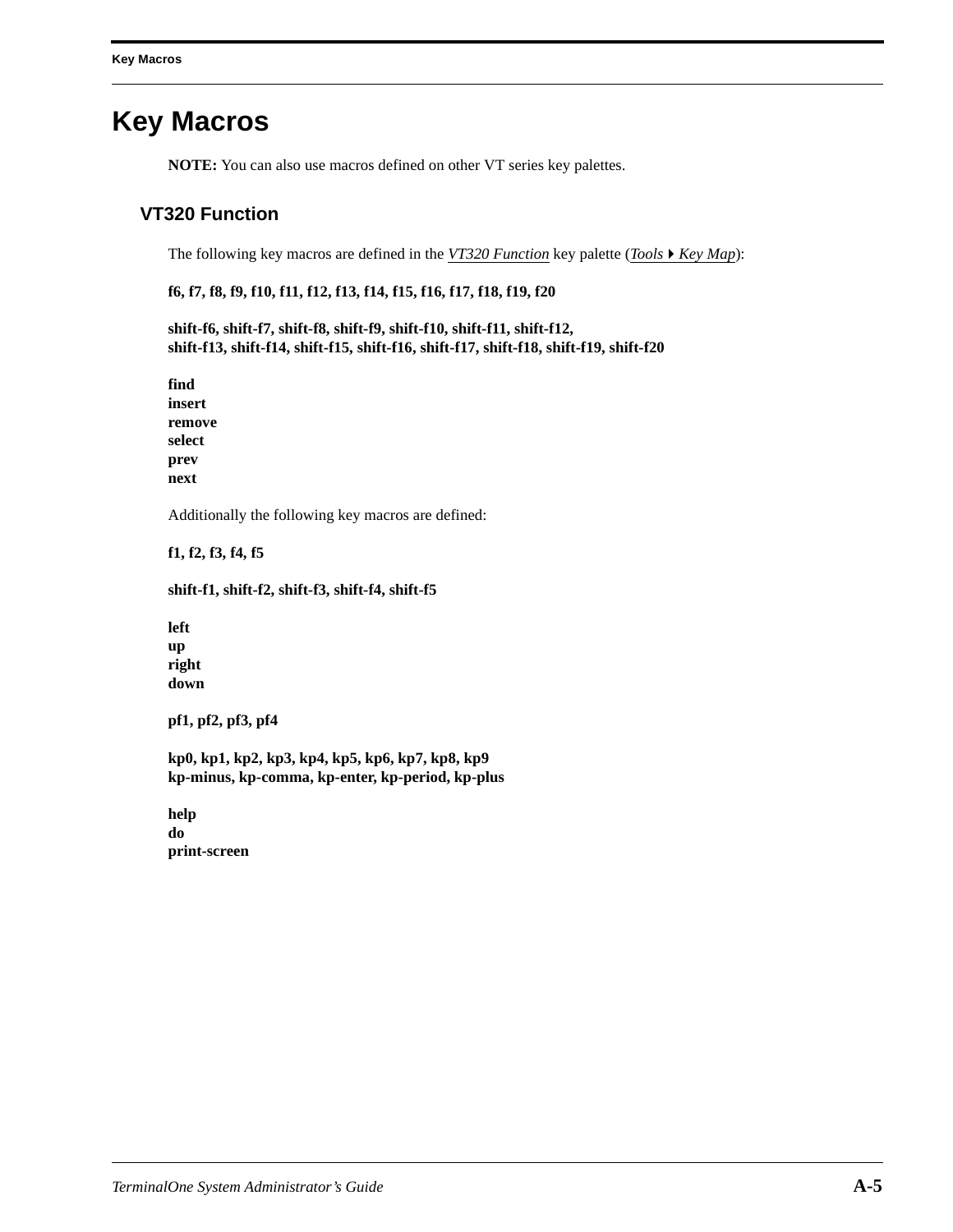# **References**

The following manuals on the VT series are available from DEC:

- VT220 Owner's Manual
- VT220 Programmer's Manual
- VT320 Owner's Manual
- VT320 Programmer's Manual